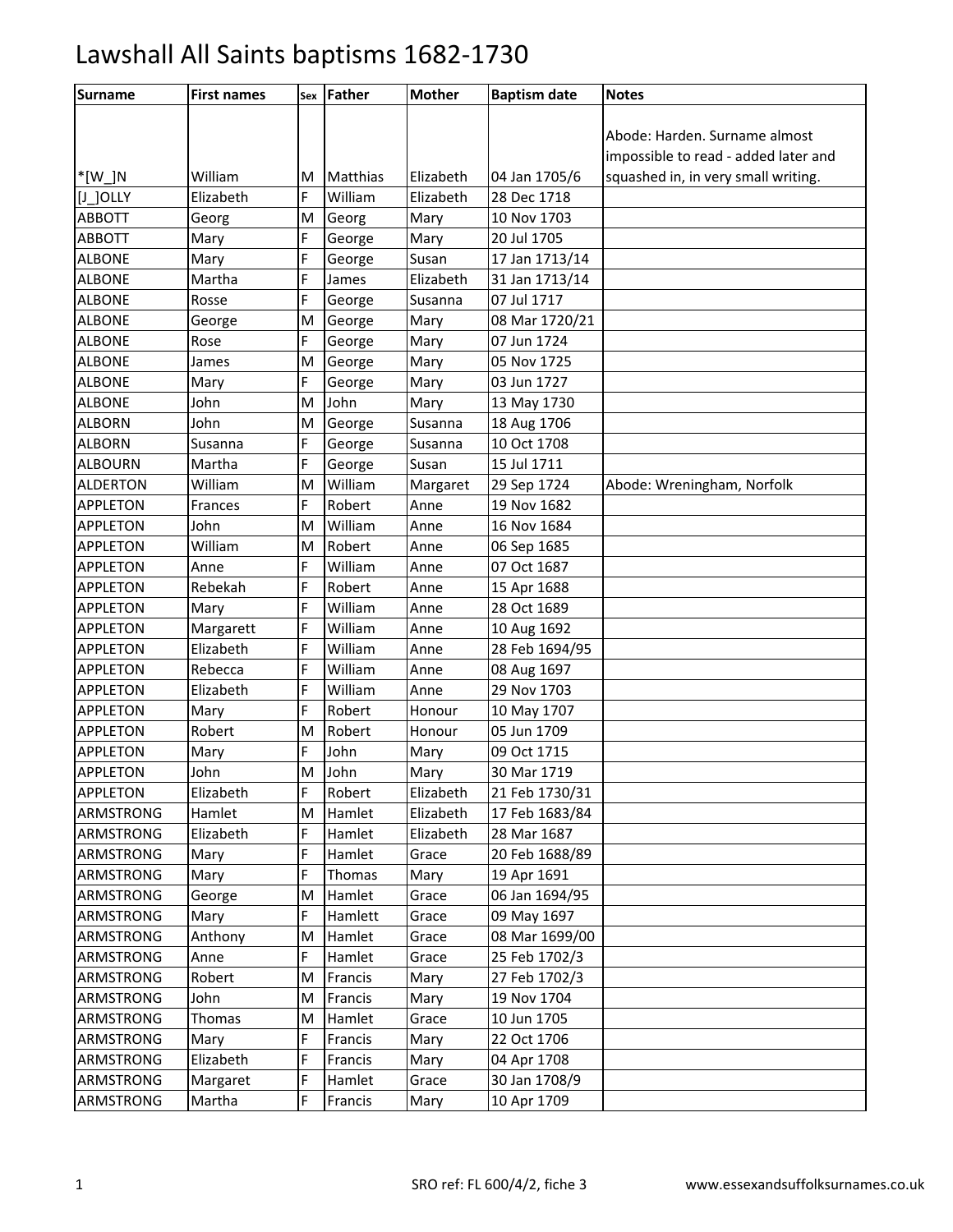| <b>Surname</b>   | <b>First names</b> | Sex | <b>Father</b> | <b>Mother</b>   | <b>Baptism date</b> | <b>Notes</b>    |
|------------------|--------------------|-----|---------------|-----------------|---------------------|-----------------|
| ARMSTRONG        | James              | M   | Frances       | Mary            | 25 Nov 1711         |                 |
| ARMSTRONG        | Hamlitt            | M   | Hamlitt       | Grace           | 06 Apr 1712         |                 |
| ARMSTRONG        | Edward             | M   | Francis       | Mary            | 19 Nov 1714         |                 |
| <b>ARMSTRONG</b> | Robert             | M   | Francis       | Mary            | 29 Jun 1718         |                 |
| ARMSTRONG        | John               | M   | John          | <b>Bridgett</b> | 05 Nov 1718         |                 |
| ARMSTRONG        | John               | M   | John          | <b>Bridgett</b> | 02 Jun 1720         |                 |
| ARMSTRONG        | George             | M   | John          | <b>Bridgett</b> | 16 Oct 1721         |                 |
| ARMSTRONG        | Francis            | M   | John          | Mary            | 04 Apr 1725         |                 |
| <b>ARMSTRONG</b> | James              | M   | John          | Mary            | 20 Aug 1727         |                 |
| ARMSTRONG        | John               | M   | Anthony       | Margaret        | 18 Oct 1730         |                 |
| ARMSTRONGE       | John               | M   | Hamlett       | Grace           | 11 Sep 1691         |                 |
| ARNOLD           | George             | M   | William       | Agnes           | 11 May 1684         |                 |
| ARNOLD           | Margaret           | E.  | Robert        | Margaret        | 14 Oct 1694         |                 |
| ARNOLD           | Mary               | E.  | George        | Hannah          | 14 Dec 1714         |                 |
| <b>ARNOLD</b>    | William            | M   | George        | Hannah          | 05 Feb 1716/17      |                 |
| ARNOLD           | Elizabeth          | Ë   | George        | Hannah          | 31 Mar 1719         |                 |
| <b>AUBORN</b>    | James              | M   | Georg         | Susan           | 20 Feb 1703/4       |                 |
| <b>AUBURN</b>    | George             | M   | George        | Susan           | 06 Jun 1697         |                 |
| <b>AUBURN</b>    | Elizabeth          | E.  | George        | Susan           | 22 Dec 1700         |                 |
| <b>BANHAM</b>    | Abraham            | M   | Abraham       | Martha          | 07 Mar 1713/14      |                 |
| <b>BANHAM</b>    | Elizabeth          | F   | Abraham       | Martha          | 11 Mar 1715/16      |                 |
| <b>BANHAM</b>    | John               | M   | Abraham       | Martha          | 28 Sep 1717         |                 |
| <b>BANHAM</b>    | Mary               | F.  | Abraham       | Martha          | 21 Sep 1718         |                 |
| <b>BANHAM</b>    | Martha             | E.  | Abraham       | Martha          | 07 May 1722         |                 |
| <b>BANHAM</b>    | Isaac              | M   | Abraham       | Martha          | 02 Jun 1726         |                 |
| <b>BANHAM</b>    | Robert             | м   | Abraham       | Martha          | 08 Feb 1729/30      |                 |
| <b>BARKER</b>    | Ann                | F   | Jeffiry       | Mary            | 10 Apr 1705         | Abode: Hasted   |
| <b>BARRILL</b>   | William            | M   | William       | Mary            | 13 Dec 1724         |                 |
| <b>BARRILL</b>   | Sarah              | E.  | William       | Mary            | 22 Feb 1729/30      |                 |
| <b>BOMSTAD</b>   | James              | M   | James         | Frances         | 15 Jan 1715/16      | Abode: Woollpit |
| <b>BONITT</b>    | Robert             | м   | Henry         | Ann             | 15 Jul 1722         |                 |
| <b>BONNIT</b>    | Sarah              | F   | Henery        | Ann             | 07 Feb 1713/14      |                 |
| <b>BONNITT</b>   | Henry              | M   | Henry         | Ann             | 17 Jul 1712         |                 |
| <b>BONNITT</b>   | Robert             | м   | Henry         | Ann             | 25 Dec 1715         |                 |
| <b>BONNITT</b>   | Ann                | F   | Henry         | Ann             | 16 Jun 1717         |                 |
| <b>BOWERS</b>    | John               | M   | William       | Elizabeth       | 26 Jan 1706/7       |                 |
| <b>BOWERS</b>    | Elizabeth          | F   | William       | Elizab.         | 22 Dec 1708         |                 |
| <b>BOWERS</b>    | Peter              | M   | William       | Elizabeth       | 17 Mar 1712/13      |                 |
| <b>BOWERS</b>    | Elizabeth          | F.  | William       | Elizabeth       | 12 Jun 1715         |                 |
| <b>BOWERS</b>    | Thomas             | M   | William       | Elizabeth       | 12 Aug 1716         |                 |
| <b>BOWERS</b>    | Mary               | F   | John          | Mary            | 16 May 1730         |                 |
| <b>BRADLEY</b>   | John               | M   | John          | Phillip         | 04 Feb 1710/11      | Abode: Clare    |
| <b>BREWER</b>    | Elizabeth          | F.  | Thomas        | Elizabeth       | 21 Jan 1702/3       |                 |
| <b>BREWER</b>    | John               | M   | John          | Elizabeth       | 23 Aug 1705         |                 |
| <b>BREWER</b>    | Thomas             | M   | John          | Elizabeth       | 15 Feb 1708/9       |                 |
| <b>BREWER</b>    | Edward             | M   | John          | Elizabeth       | 24 Apr 1711         |                 |
| <b>BREWER</b>    | Mary               | F   | John          | Ellizabeth      | 08 Jan 1713/14      |                 |
| <b>BREWSTER</b>  | Tabitha            | F   | Ambrose       | Elizabeth       | 23 Nov 1682         |                 |
| <b>BREWSTER</b>  | Ambrose            | M   | Ambrose       | Alice           | 13 Jan 1700/1       |                 |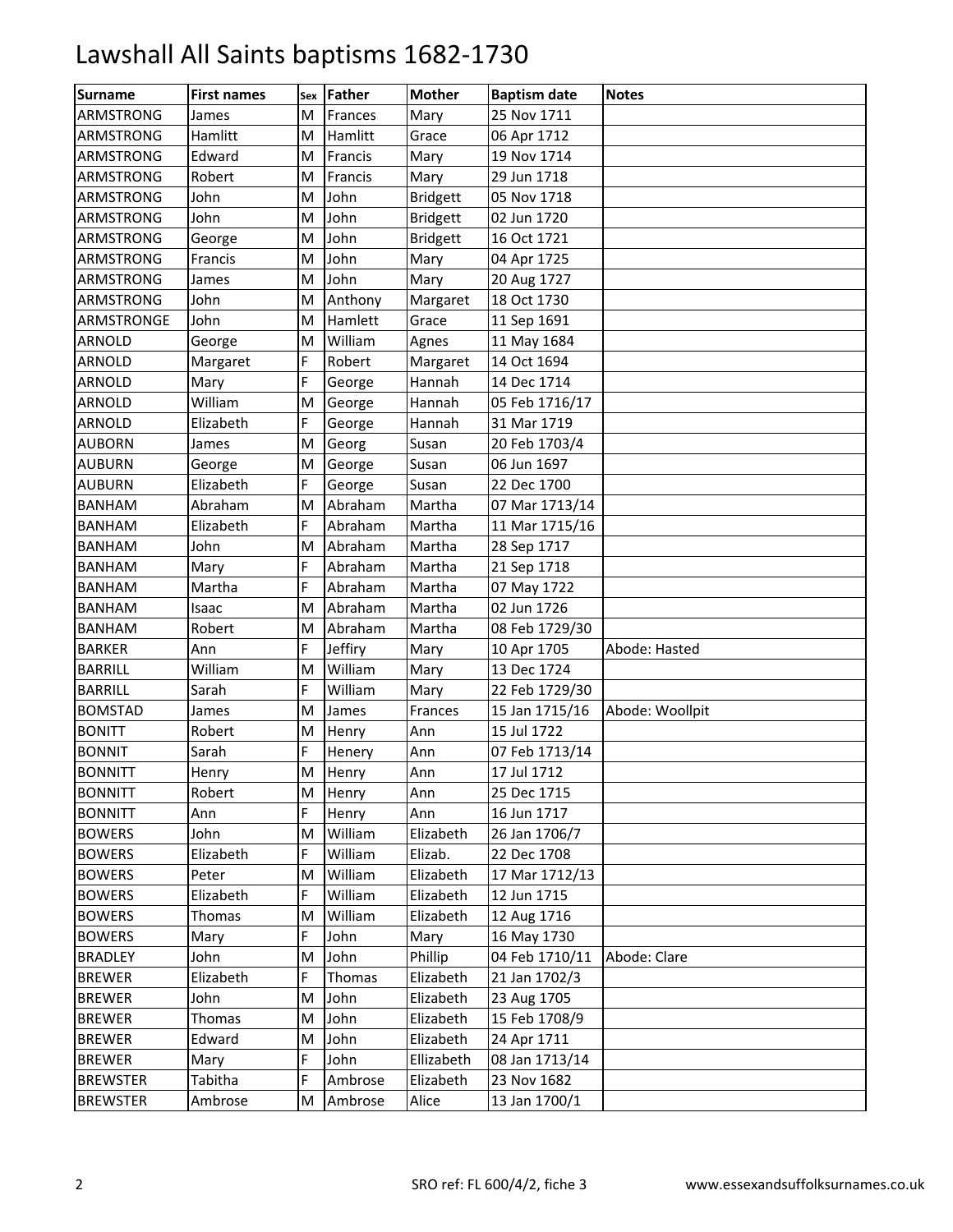| <b>Surname</b>  | <b>First names</b> | Sex | Father       | <b>Mother</b> | <b>Baptism date</b> | <b>Notes</b>                       |
|-----------------|--------------------|-----|--------------|---------------|---------------------|------------------------------------|
| <b>BREWSTER</b> | John               | M   | Ambrose      | Alice         | 01 May 1707         |                                    |
| <b>BREWSTER</b> | Susan              | F   | Ambrose      | Susan         | 22 Aug 1727         |                                    |
| <b>BREWSTER</b> | Ambrouss           | M   | Ambrouss     | Susan         | 01 Aug 1729         |                                    |
| <b>BROOKE</b>   | Sarah              | F.  | Tho.         | Rebecca       | 22 Jun 1682         |                                    |
|                 |                    |     |              |               |                     | Abode: Glemsford. George & Thomas, |
| <b>BROWN</b>    | George             | M   | Edward       | Hannah        | 21 May 1683         | twin sons of                       |
|                 |                    |     |              |               |                     | Abode: Glemsford. George & Thomas, |
| <b>BROWN</b>    | Thomas             | M   | Edward       | Hannah        | 21 May 1683         | twin sons of                       |
| BRUC[E]         | Christian          | F.  | George       | Christian     | 12 Feb 1724/25      |                                    |
| <b>BRUCE</b>    | George             | M   | George       | Anne          | 09 Mar 1684/85      |                                    |
| <b>BRUCE</b>    | Elizabeth          | F   | Thomas       | Thomasin      | 19 Jul 1685         |                                    |
| <b>BRUCE</b>    | Thomas             | M   | Thomas       | Thomazin      | 23 Sep 1687         |                                    |
| <b>BRUCE</b>    | John               | M   | Thomas       | Thomazin      | 15 Dec 1689         |                                    |
| <b>BRUCE</b>    | George             | M   | Thomas       | Thomasin      | 13 Dec 1691         |                                    |
| <b>BRUCE</b>    | <b>Betty</b>       | F   | George       | Anne          | 27 Mar 1692         |                                    |
| <b>BRUCE</b>    | Mary               | F   | Thomas       | Thomasin      | 11 Mar 1693/94      |                                    |
| <b>BRUSE</b>    | Anne               | F   | Gorge        | Anne          | 17 Apr 1688         |                                    |
| <b>BRUSE</b>    | Martha             | F   | Gorge        | Anne          | 11 May 1690         |                                    |
| <b>BRUSE</b>    | George             | M   | George       | Cristaine     | 02 Apr 1727         |                                    |
| <b>BURTON</b>   | Robert             | M   | Richard      | Elizabeth     | 11 Jun 1682         |                                    |
| <b>BYHAM</b>    | John               | M   | Francis      | Elizabeth     | 20 Oct 1720         |                                    |
| <b>BYHAM</b>    | <b>Betty</b>       | F   | Francis      | Elizabeth     | 17 Jul 1722         |                                    |
| <b>BYHAM</b>    | Rachel             | F   | Francis      | Elizabeth     | 30 Aug 1724         |                                    |
| <b>BYHAM</b>    | Frances            | F   | Francis      | Elizabeth     | 14 Nov 1725         |                                    |
| <b>BYHAM</b>    | Thomas             | M   | Francis      | Elizabeth     | 07 Apr 1728         |                                    |
| <b>BYHAM</b>    | William            | M   | Francis      | Elizabeth     | 01 Mar 1729/30      |                                    |
| <b>CAMPING</b>  | Sarah              | F   | John         | Christian     | 18 May 1711         |                                    |
| <b>CAMPION</b>  | Hannah             | F   | John         | Christian     | 23 Apr 1713         |                                    |
| <b>CAMPION</b>  | Mary               | F   | Richard      | Elizabeth     | 30 Jul 1726         |                                    |
| <b>CAMPION</b>  | John               | M   | Richard      | Elizabeth     | 07 Apr 1729         |                                    |
| <b>CARTER</b>   | Mary               | F   | Isaac        | Elizabeth     | 13 Aug 1695         |                                    |
| <b>CARTER</b>   | Isaac              | M   | Isaac        | Elizabeth     | 22 Jan 1698/99      |                                    |
| <b>CARTER</b>   | Abraham            | M   | <b>Isaac</b> | Elizabeth     | 22 Apr 1701         |                                    |
| CARTER          | Rose               | F   | Isaac        | Elizabeth     | 03 May 1702         |                                    |
| CARTER          | Richard            | M   | Isaac        | Elizabeth     | 29 Jan 1705/6       |                                    |
| <b>CARTER</b>   | Rose               | F   | Isaac        | Elizabeth     | 01 Feb 1707/8       |                                    |
| <b>CARTER</b>   | Elizabeth          | F   | Isaac        | Eliza.        | 21 Oct 1711         |                                    |
| <b>CAUSTON</b>  | Rebecca            | F   | Robert       | Rebecca       | * May 1682          | Day of baptism unclear.            |
| <b>CAUSTON</b>  | William            | M   | William      | Mary          | 11 Dec 1698         | Abode: Hawsted                     |
| <b>CAWSTON</b>  | Thomas             | M   | Thomas       | Sarah         | 03 Jun 1683         |                                    |
| CAWSTON         | John               | M   | Thomas       | Sarah         | 05 Oct 1684         |                                    |
| <b>CAWSTON</b>  | John               | M   | Richard      | Mary          | 29 Dec 1684         |                                    |
| CAWSTON         | Sarah              | F   | Thomas       | Sarah         | 06 Feb 1685/86      |                                    |
| CAWSTON         | Martha             | F   | Robert       | Rebecca       | 29 May 1686         |                                    |
| <b>CAWSTON</b>  | Isaac              | M   | Thomas       | Sarah         | 24 Apr 1687         |                                    |
| CAWSTON         | Sarah              | F   | Thomas       | Sarah         | 25 Mar 1688         |                                    |
| <b>CAWSTON</b>  | Joseph             | M   | Thomas       | Sarah         | 15 Sep 1689         |                                    |
| CAWSTON         | William            | M   | William      | Mary          | 14 Feb 1705/6       | Son of Mr. William Cawston         |
| CAWSTON         | John               | M   | William      | Mary          | 19 Feb 1707/8       |                                    |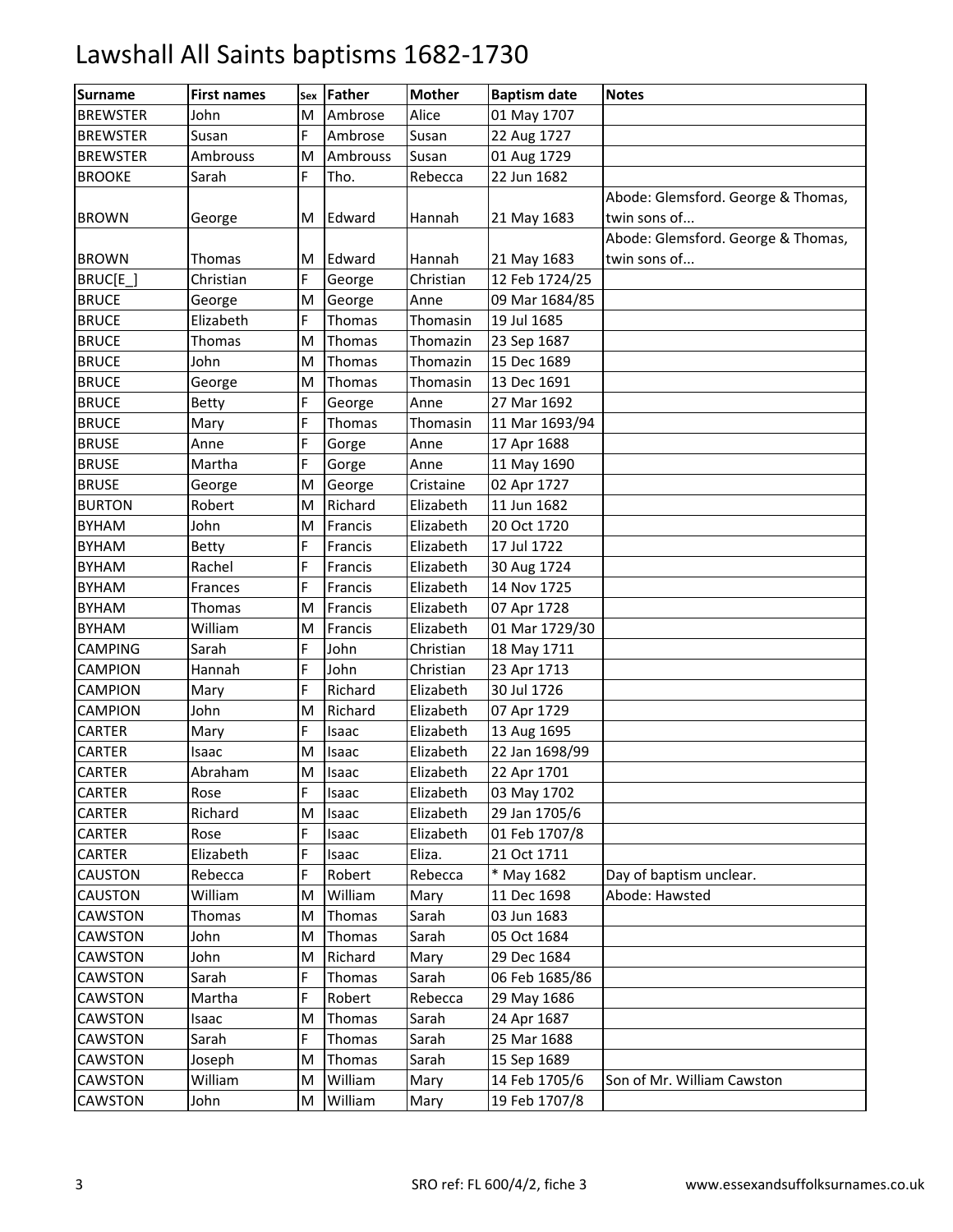| <b>Surname</b> | <b>First names</b> | Sex | Father  | <b>Mother</b>   | <b>Baptism date</b> | <b>Notes</b>                            |
|----------------|--------------------|-----|---------|-----------------|---------------------|-----------------------------------------|
| CAWSTON        | Richard            | M   | Richard | Elizabeth       | 19 Jun 1709         |                                         |
| <b>CAWSTON</b> | John               | M   | William | Mary            | 19 Apr 1711         | Son of Mr. William Cawston              |
| CAWSTON        | Mary               | F   | William | Mary            | 27 Jun 1717         |                                         |
| <b>CAWSTON</b> | Richard            | M   | John    | Mary            | 13 May 1720         |                                         |
| <b>CAWSTON</b> | Mary               | E.  | William | Mary            | 07 May 1721         |                                         |
| <b>CAWSTON</b> | George             | M   | John    | Mary            | 26 Apr 1722         |                                         |
| <b>CAWSTON</b> | Robert             | M   | John    | Mary            | 29 Mar 1724         |                                         |
|                |                    |     |         |                 |                     |                                         |
| <b>CAWSTON</b> | William            | M   | William | Hannah          | 11 Feb 1729/30      | Son of Mr. William & Hannah Cawston     |
| <b>CAWSTON</b> | Hannah             | E.  | William | Hannah          | 05 Feb 1730/31      | Daughter of Mr. William Cawston         |
| <b>CLARK</b>   | Abraham            | M   | John    | Mary            | 11 Feb 1683/84      |                                         |
|                |                    |     |         |                 |                     | Base son of Samuell Harrold and         |
| <b>CLARK</b>   | Charles            | M   | Samuell | <b>Bredgett</b> | 19 Jul 1713         | <b>Bredgett Clark</b>                   |
| <b>CLARK</b>   | William            | M   | John    | Ann             | 16 Aug 1713         |                                         |
| <b>CLARK</b>   | Ann                | E.  | Samuel  | Ann             | 27 Sep 1719         | Abode: Boxstead                         |
| <b>CLARKE</b>  | John               | M   | Thomas  | Anne            | 01 Jan 1684/85      |                                         |
| <b>CLARKE</b>  | Mary               | F   | Thomas  | Anne            | 18 Sep 1687         |                                         |
| <b>CLARKE</b>  | Susan              | F   |         | Alice           | 02 Jun 1689         | Base daughter                           |
| <b>CLARKE</b>  | <b>Bridget</b>     | E.  | Thomas  | Anne            | 01 Dec 1689         |                                         |
| <b>CLARKE</b>  | Edward             | M   | Thomas  | Anne            | 15 May 1692         |                                         |
| <b>CLARKE</b>  | Mary               | F   | Thomas  | Anne            | 14 Jun 1696         |                                         |
| <b>CLARKE</b>  | Anne               | F   | Thomas  | Anne            | 11 Dec 1698         |                                         |
| <b>CLARKE</b>  | Mary               | F   | Thomas  | Anne            | 25 May 1701         |                                         |
| <b>CLARKE</b>  | Elizabeth          | E.  | Thomas  | Anne            | 30 Jan 1703/4       |                                         |
| <b>COE</b>     | Ellen              | E.  | Oliver  | Ellen           | 01 May 1685         |                                         |
| COE            | John               | M   | Oliver  | Ellen           | 25 May 1686         |                                         |
| COE            | Mary               | F   | Oliver  | Ellen           | 01 Dec 1687         |                                         |
| COE            | Thomas             | M   | Thomas  | Sarah           | 18 Nov 1688         |                                         |
| COE            | Roger              | м   | Oliver  | Ellen           | 22 Nov 1688         |                                         |
| COE            | Thomas             | M   | Thomas  | Sarah           | 23 Mar 1689/90      |                                         |
| COE            | Charles            | M   | Oliver  | Ellen           | 06 Nov 1691         |                                         |
| COE            | Sarah              | F   | Thomas  | Sarah           | 29 Dec 1691         |                                         |
| COE            | Mary               | F   | Thomas  | Sarah           | 04 Feb 1693/94      |                                         |
|                |                    |     |         |                 |                     |                                         |
| COE            | Abraham            | Μ   | Oliver  | Anne            | 07 Jun 1695         | Base son of Oliver Coe and Anne Cordell |
| COE            | Anne               | F   | Thomas  | Sarah           | 09 Aug 1696         |                                         |
| COE            | William            | M   | Thomas  | Sarah           | 12 Mar 1698/99      |                                         |
| COE            | Mary               | F   | Thomas  | Sarah           | 07 Feb 1701/2       |                                         |
| COE            | Charles            | M   | Charles | Elizabeth       | 04 Nov 1725         |                                         |
| COE            | Mary               | F   | Charles | Elizabeth       | 10 Mar 1726/27      |                                         |
| COE            | Elizabeth          | E.  | Charls  | Elizabeth       | 13 Mar 1728/29      |                                         |
| COLE           | Mary               | F   | John    | Mary            | 24 Jul 1682         |                                         |
| COLE           | Ann                | F   | William | Grace           | 20 Mar 1719/20      | Abode: Wheltham Magna                   |
| <b>COOPER</b>  | John               | M   | Stephen | Margarett       | 02 Apr 1696         |                                         |
| <b>COOPER</b>  | Barbra             | E.  | Thomas  | Barbra          | 29 Jun 1725         |                                         |
| <b>COOPER</b>  | Thomas             | Μ   | Thomas  | Barbary         | 09 Dec 1726         |                                         |
| <b>COOPER</b>  | Sarah              | F   | Thomas  | Barbra          | 06 Nov 1728         |                                         |
| <b>COOPER</b>  | John               | M   | Thomas  | Barbra          | 17 Jul 1730         |                                         |
| <b>COPSEY</b>  | John               | M   | Charles | Sarah           | 04 Nov 1683         |                                         |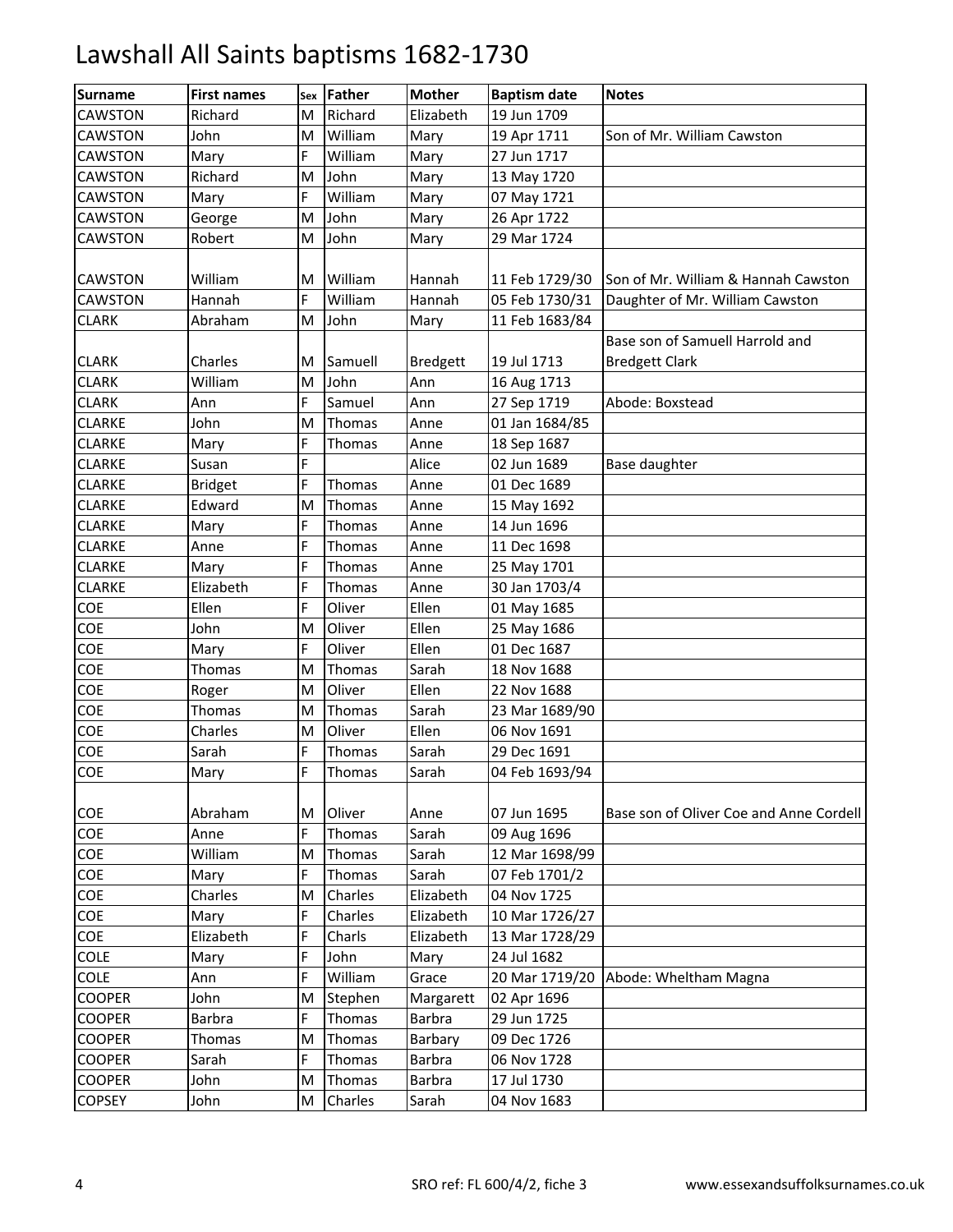| <b>Surname</b>  | <b>First names</b> | Sex | <b>Father</b> | <b>Mother</b> | <b>Baptism date</b> | <b>Notes</b>                            |
|-----------------|--------------------|-----|---------------|---------------|---------------------|-----------------------------------------|
| <b>COPSEY</b>   | William            | M   | Richard       | Elizabeth     | 09 Mar 1683/84      |                                         |
| <b>COPSEY</b>   | Anne               | E.  | William       | Mary          | 21 Apr 1685         |                                         |
| <b>COPSEY</b>   | Samuel             | M   | Charles       | Sarah         | 18 Mar 1685/86      |                                         |
| <b>COPSEY</b>   | Simon              | M   | William       | Mary          | 22 Nov 1688         |                                         |
| <b>COPSEY</b>   | <b>Betty</b>       | F   | Thomas        | Elizabeth     | 04 Sep 1703         |                                         |
| <b>COPSEY</b>   | Thomas             | M   | Thomas        | Elizabeth     | 22 Apr 1705         |                                         |
| <b>COPSEY</b>   | Will.              | M   | William       | Mary          | 02 Aug 1708         |                                         |
| <b>COPSEY</b>   | William            | M   | Thomas        | Elizabeth     | 03 Dec 1710         |                                         |
| <b>COPSEY</b>   | Sarah              | E.  | Richard       | Sarah         | 01 Mar 1718/19      |                                         |
| <b>COPSY</b>    | Willm.             | M   | Willm.        | Mary          | 22 Mar 1682/83      |                                         |
|                 |                    |     |               |               |                     |                                         |
| <b>CORDELL</b>  | Abraham            | м   | Oliver        | Anne          | 07 Jun 1695         | Base son of Oliver Coe and Anne Cordell |
| <b>CORNELL</b>  | Mary               | F.  | Hery          | Elizabeth     | 26 Nov 1691         |                                         |
| CORNWELL        | Elizabeth          | E.  | Henry         | Elizabeth     | 25 Jul 1690         |                                         |
| CORNWELL        | Henry              | M   | Henry         | Elizabeth     | 25 Mar 1693         |                                         |
| <b>CORNWELL</b> | Thomas             | M   | Henry         | Elizabeth     | 10 Jul 1694         |                                         |
| <b>CREECK</b>   | Ellen              | F   | John          | Mary          | 26 Apr 1685         |                                         |
| <b>CREECK</b>   | Rose               | F   | John          | Mary          | 03 Jun 1686         |                                         |
| <b>CREEK</b>    | Mary               | E.  | John          | Mary          | 16 Sep 1683         |                                         |
| <b>CREEK</b>    | Edward             | M   | Edward        | Dorothy       | 06 Jan 1683/84      |                                         |
| <b>CRICK</b>    | John               | M   | Thomas        | Elizabeth     | 10 Apr 1683         |                                         |
| <b>CRICK</b>    | Ellen              | F   | John          | Mary          | 29 Nov 1687         |                                         |
| <b>CRICK</b>    | Elizebeth          | F   | John          | Mary          | 08 Aug 1689         |                                         |
| <b>CRICK</b>    | John               | M   | John          | Mary          | 14 Apr 1696         |                                         |
| <b>CRICK</b>    | Thomas             | M   | Thomas        | Mary          | 18 Mar 1697/98      |                                         |
| <b>CRICK</b>    | Catherine          | F   | John          | Mary          | 02 Nov 1699         |                                         |
| <b>CRICK</b>    | Martha             | F   | Thomas        | Mary          | 18 Dec 1702         |                                         |
| <b>CRICK</b>    | Sarah              | F   | Thomas        | Mary          | 20 Mar 1704/5       |                                         |
| <b>CRICK</b>    | William            | M   | Thomas        | Mary          | 18 Sep 1707         |                                         |
| <b>CRICK</b>    | John               | M   | Thomas        | Mary          | 19 Feb 1709/10      |                                         |
| <b>CRICK</b>    | Mary               | E.  | Edw.          | Mary          | 14 May 1711         | Mary & Barbara, twins of                |
| <b>CRICK</b>    | Barbara            | F   | Edw.          | Mary          | 14 May 1711         | Mary & Barbara, twins of                |
| <b>CRICK</b>    | Edward             | M   | Edward        | Mary          | 08 Sep 1712         |                                         |
| <b>CRICK</b>    | Alice              | F   | Jeffirey      | Hannah        | 23 Feb 1712/13      | Abode: Wickhambrook                     |
| <b>CRICK</b>    | Anna               | F   | Thomas        | Mary          | 10 Feb 1713/14      |                                         |
| <b>CRICK</b>    | Mary               | F   | Edward        | Mary          | 29 Sep 1714         |                                         |
| <b>CRICK</b>    | Edward             | M   | Jeffery       | Hannah        | 04 Oct 1714         | Abode: Wickhambrook                     |
| <b>CRICK</b>    | <b>Barbera</b>     | F   | Edward        | Mary          | 04 Mar 1715/16      |                                         |
| <b>CRICK</b>    | James              | M   | Thomas        | Mary          | 15 Jun 1717         |                                         |
| <b>CRICK</b>    | John               | M   | Edward        | Mary          | 03 Jun 1718         |                                         |
| <b>CRICK</b>    | Mary               | F.  | Jeffery       | Hannah        | 07 Sep 1718         | Abode: Wickhambrook                     |
| <b>CRICK</b>    | Jeffery            | M   | Jeffery       | Hannah        | 13 Mar 1719/20      | Abode: Wickhambrook                     |
| <b>CRICK</b>    | William            | M   | Edward        | Mary          | 27 Mar 1720         |                                         |
| <b>CRICK</b>    | Simeon             | м   | Jeffery       | Hannah        | 19 Aug 1722         | Abode: Wickhambrook                     |
| <b>CRICK</b>    | Isabella           | F.  | Jeffery       | Hannah        | 21 Jun 1724         | Abode: Wickhambrook                     |
| <b>CRICK</b>    | James              | M   | Edward        | Mary          | 18 Apr 1725         |                                         |
| <b>CRICK</b>    | Sary               | F   | Edward        | Mary          | 10 Jan 1726/27      |                                         |
| <b>CRICK</b>    | John               | M   | John          | Mary          | 25 Jul 1729         |                                         |
| <b>CRICK</b>    | Robert             | M   | Jeffery       | Hannah        |                     | 01 Mar 1729/30 Abode: Wickhambrook      |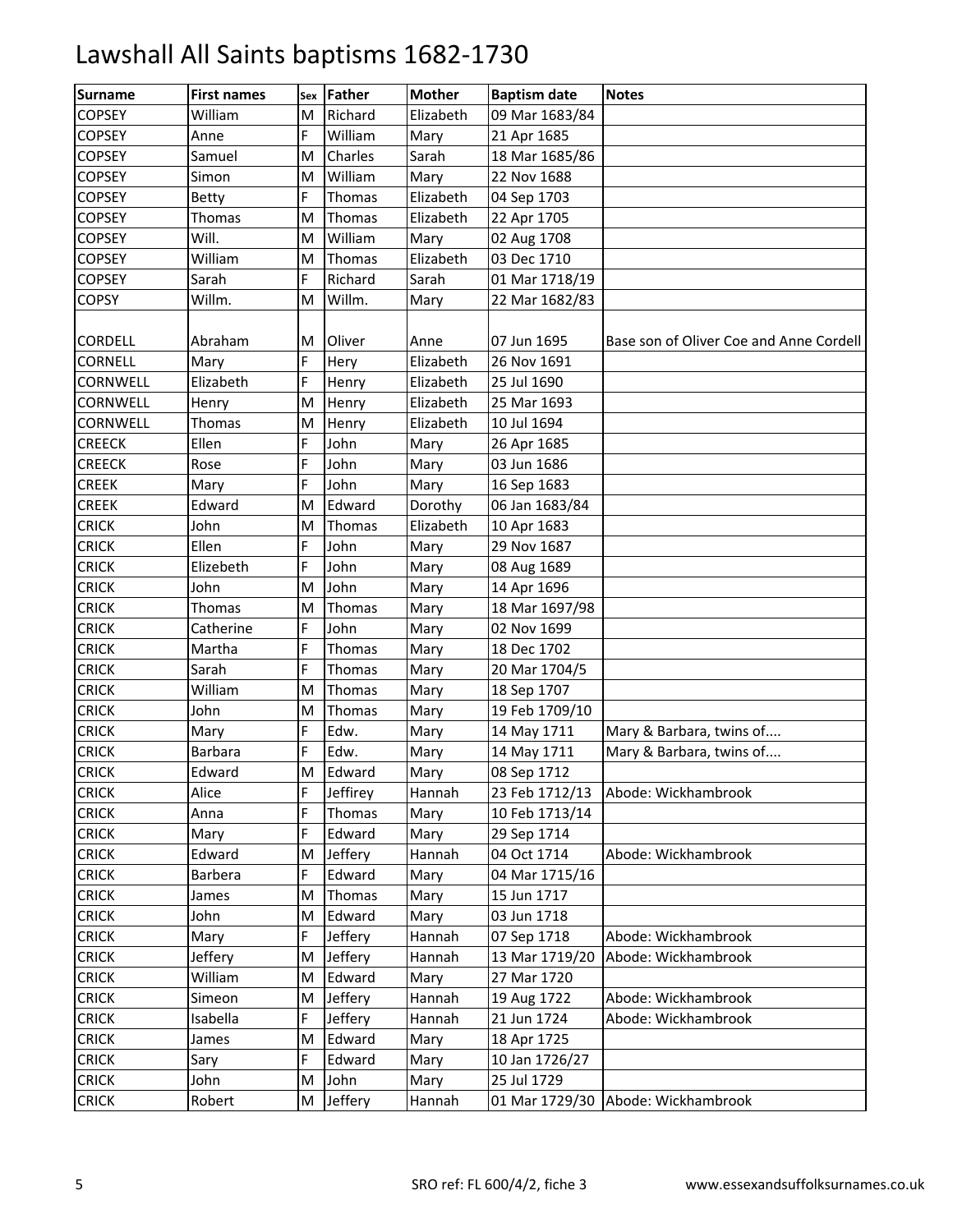| <b>Surname</b>   | <b>First names</b> | Sex | Father  | <b>Mother</b>   | <b>Baptism date</b> | <b>Notes</b>                        |
|------------------|--------------------|-----|---------|-----------------|---------------------|-------------------------------------|
| <b>CRICKE</b>    | Ruth               | E   | John    | Mary            | 03 Nov 1691         |                                     |
| <b>CRICKE</b>    | Martha             | F   | John    | Mary            | 21 Dec 1693         |                                     |
| <b>CRICKE</b>    | Mary               | F   | Thomas  | Mary            | 30 Jun 1700         |                                     |
| <b>CRICKE</b>    | John               | M   | Jeffery | Hannah          | 16 Mar 1726/27      | Abode: Wickhambrooke                |
| <b>DANDY</b>     | Sarah              | E.  | John    | Elizabeth       | 12 Oct 1701         |                                     |
| <b>DANIEL</b>    | John               | M   | John    | Elizabeth       | 29 Aug 1703         |                                     |
| <b>DANIELL</b>   | James              | M   | John    | Elizabeth       | 22 Mar 1705/6       |                                     |
| <b>DEATH</b>     | Elizabeth          | F   | Ambrose | Frances         | 17 Feb 1692/93      |                                     |
| <b>DEATH</b>     | Frances            | E.  | Ambrose | Frances         | 01 Feb 1694/95      |                                     |
| <b>DEATH</b>     | Mary               | E.  | Ambrose | Frances         | 17 Dec 1696         |                                     |
| <b>DEATH</b>     | Thomas             | M   | Ambrose | Frances         | 16 Jun 1700         |                                     |
| <b>DEBENHAM</b>  | Mary               | F   | John    | Mary            | 18 May 1683         |                                     |
| <b>DICKERSON</b> | Dorothy            | F   | Tempest | Mary            | 06 Mar 1683/84      |                                     |
| <b>DICKERSON</b> | Hannah             | E.  | Tempest | Mary            | 02 Sep 1688         |                                     |
| <b>DICKERSON</b> | Elizabeth          | E.  | Tempest | Mary            | 13 Mar 1691/92      |                                     |
| <b>DICKERSON</b> | Frances            | F.  | Tempest | Mary            | 25 Apr 1697         |                                     |
| <b>DREW</b>      | Charles            | M   | Edward  | Elizabeth       | 17 Nov 1710         |                                     |
| <b>DREW</b>      | Edward             | M   | Edward  | Elizabeth       | 16 Dec 1711         |                                     |
| <b>DUCE</b>      | Daniell            | M   | Daniell | Ellizabeth      | 18 Oct 1713         |                                     |
| <b>DUCE</b>      | Daniel             | M   | Daniel  | Elizabeth       | 01 May 1715         |                                     |
| <b>DUCE</b>      | John               | M   | Daniell | Elizabeth       | 09 Mar 1717/18      |                                     |
| <b>DUCE</b>      | Samuel             | м   | Daniel  | Elizabeth       | 10 Apr 1720         |                                     |
| <b>DUCE</b>      | Nathanael          | M   | Daniel  | Elizabeth       | 21 Aug 1725         |                                     |
| <b>DUCE</b>      | William            | M   | Daniell | Elizabeth       | 29 Nov 1727         |                                     |
| <b>DUDGEIN</b>   | Susan              | E.  | James   | Susan           | 29 Apr 1698         |                                     |
| <b>DUDGIN</b>    | Anne               | Ë   | James   | Susan           | 01 May 1693         |                                     |
| <b>ELITT</b>     | Mary               | F   | John    | Mary            | 20 Jan 1704/5       |                                     |
| <b>ELLETT</b>    | John               | M   | John    | Mary            | 07 Aug 1698         |                                     |
| <b>ELLETT</b>    | Susan              | E.  | John    | Mary            | 22 Apr 1701         |                                     |
| <b>ELLETT</b>    | Georg              | M   | John    | Mary            | 02 May 1703         |                                     |
| <b>ELLEY</b>     | Ellizabeth         | E.  | Samuell | Mary            | 01 Nov 1713         |                                     |
| <b>ELLITT</b>    | Elizabeth          | F   | John    | Mary            | 14 Jan 1707/8       |                                     |
| <b>ELLITT</b>    | Thomas             | M   | John    | Mary            | 30 Jul 1709         |                                     |
| <b>ELLY</b>      | Mary               | F   | Samuell | Mary            | 14 Sep 1712         |                                     |
| <b>ELLY</b>      | Alice              | F   | Samuell | Mary            | 29 Apr 1716         |                                     |
| <b>ELLY</b>      | Samuel             | M   | Samuel  | Mary            | 05 Feb 1720/21      |                                     |
| <b>ELLY</b>      | John               | M   | Samuel  | Mary            | 08 Aug 1725         |                                     |
|                  |                    |     |         |                 |                     | Daughter of John Elly and Elizabeth |
| <b>ELLY</b>      | Elizabeth          | F.  | John    | Elizabeth       | 18 Dec 1729         | Wright                              |
| <b>EVERAD</b>    | Joseph             | M   | Joseph  | Hannah          | 28 Feb 1704/5       |                                     |
| <b>EVERD</b>     | Robert             | M   | Robt.   | <b>Bridgitt</b> | 12 Nov 1682         |                                     |
| <b>EVERED</b>    | Ann                | F   | Joseph  | Hannah          | 12 Dec 1706         |                                     |
| EVERED           | John               | M   | Joseph  | Hannah          | 01 Aug 1710         | John & Elizabeth, twins of          |
| <b>EVERED</b>    | Elizabeth          | M   | Joseph  | Hannah          | 01 Aug 1710         | John & Elizabeth, twins of          |
| <b>EVERED</b>    | John               | M   | Joseph  | Hannah          | 02 Oct 1711         |                                     |
| <b>EVERED</b>    | Isaac              | M   | Joseph  | Hannah          | 01 Feb 1713/14      |                                     |
| <b>EVERED</b>    | George             | M   | Joseph  | Alice           | 22 May 1718         |                                     |
| <b>EVERED</b>    | Thomas             | M   | Joseph  | Alice           | 17 Dec 1719         |                                     |
| <b>EVERED</b>    | Richard            | M   | Joseph  | Alice           | 09 Jan 1721/22      |                                     |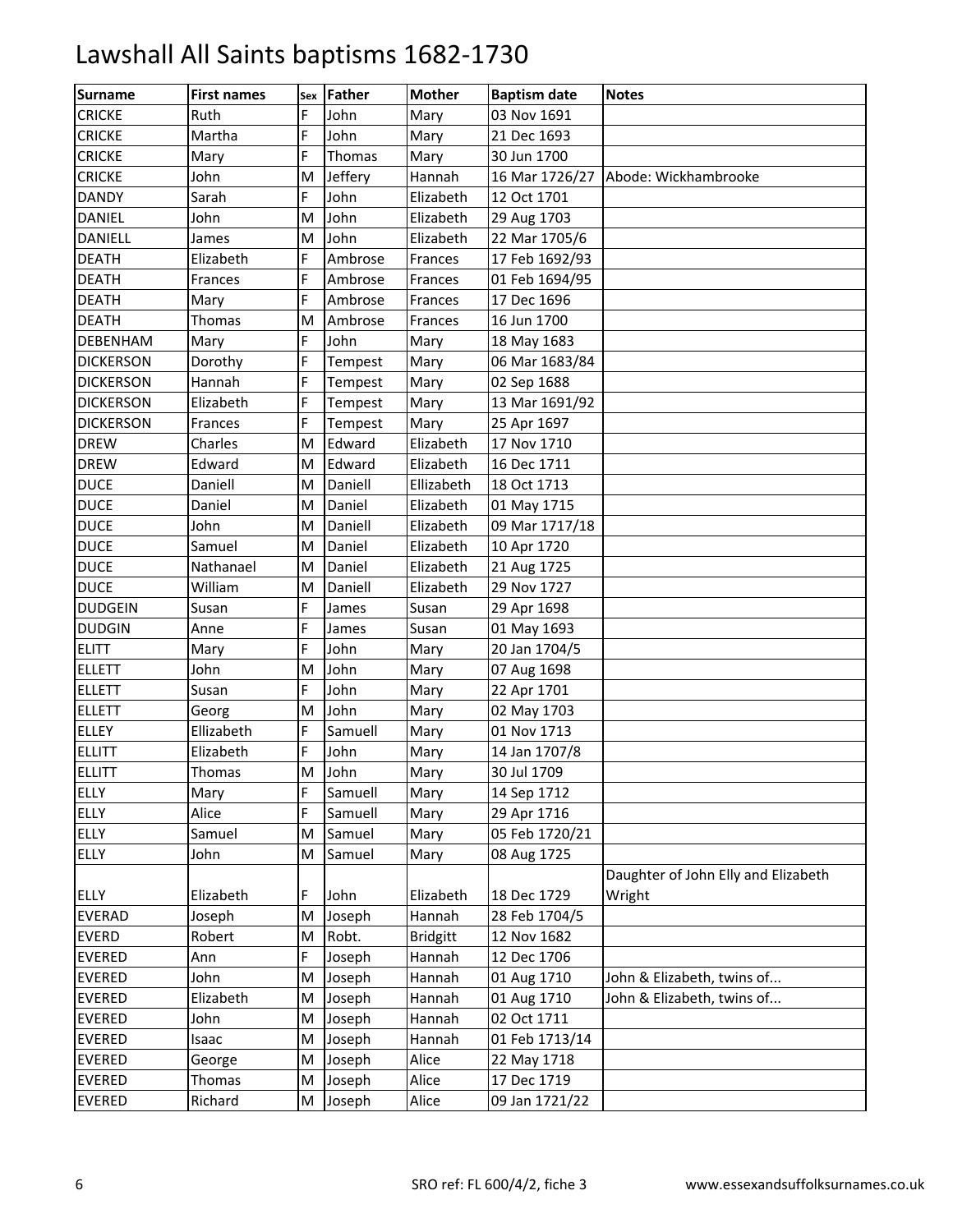| <b>Surname</b>  | <b>First names</b> |    | sex Father | <b>Mother</b>   | <b>Baptism date</b> | <b>Notes</b>   |
|-----------------|--------------------|----|------------|-----------------|---------------------|----------------|
| <b>EVERED</b>   | William            | M  | Joseph     | Alice           | 07 Apr 1724         |                |
| <b>EVERETT</b>  | Frances            | E. | Robert     | <b>Bridget</b>  | 26 Oct 1684         |                |
| <b>EVERETT</b>  | Joseph             | M  | Joseph     | Hannah          | 31 Jul 1701         |                |
| <b>EVERETT</b>  | Hannah             | E. | Joseph     | Hannah          | 30 Oct 1702         |                |
| <b>FARRO</b>    | John               | M  | Roger      | Sarah           | 01 Mar 1688/89      |                |
| <b>FARROW</b>   | Mary               | F  | Roger      | Susan           | 16 Feb 1682/83      |                |
| <b>FARROW</b>   | Rose               | F  | William    | Rose            | 13 Dec 1706         |                |
| <b>FARROW</b>   | Alice              | F  | William    | Rose            | 21 Jan 1707/8       |                |
| <b>FARROW</b>   | Roger              | M  | Roger      | Mary            | 18 Apr 1708         |                |
| <b>FARROW</b>   | Jonathan           | M  | Roger      | Mary            | 26 Feb 1709/10      |                |
| <b>FARROW</b>   | Abraham            | M  | Roger      | Mary            | 07 Mar 1713/14      |                |
| <b>FARROW</b>   | Mary               | Ë  | William    | Rosse           | 29 Mar 1714         |                |
| <b>FARROW</b>   | William            | M  | Roger      | Mary            | 26 Feb 1715/16      |                |
| <b>FARROW</b>   | Mary               | E. | Roger      | Mary            | 02 Apr 1719         |                |
| <b>FARROW</b>   | Elizabeth          | E. | Roger      | Mary            | 20 Sep 1724         |                |
| <b>FENTON</b>   | Anne               | Ė. | Thomas     | Elizabeth       | 18 Jan 1702/3       | Abode: Brockly |
| <b>FIRMAN</b>   | Sarah              | Ë  | Michaell   | Anne            | 29 Nov 1691         |                |
| <b>FIRMAN</b>   | John               | M  | Michael    | <b>Bridgitt</b> | 13 Jun 1697         |                |
| <b>FIRMAN</b>   | Stephen            | M  | Michael    | <b>Bridgitt</b> | 04 Sep 1698         |                |
| <b>FIRMAN</b>   | Mary               | E. | Michael    | <b>Bridget</b>  | 10 Sep 1699         |                |
| <b>FIRMAN</b>   | Sarah              | F  | Michael    | <b>Bridget</b>  | 05 Jan 1700/1       |                |
| <b>FIRMAN</b>   | Robert             | м  | Michael    | <b>Bridgett</b> | 04 Jan 1701/2       |                |
| <b>FIRMAN</b>   | Anne               | F  | Michael    | <b>Bridgit</b>  | 29 Dec 1702         |                |
| <b>FIRMIN</b>   | Anne               | E. | Michael    | Anne            | 29 Jan 1687/88      |                |
| <b>FIRMIN</b>   | Elizabeth          | E. | Michael    | Anne            | 16 Mar 1689/90      |                |
| <b>FIRMIN</b>   | John               | M  | Stephen    | Margaret        | 12 Apr 1730         |                |
| <b>FISHER</b>   | William            | M  | William    | Sarah           | 02 Jan 1702/3       |                |
| <b>FISHER</b>   | Henry              | M  | William    | Sarah           | 09 Feb 1706/7       |                |
| <b>FISHER</b>   | Sarah              | E. | William    | Sarah           | 06 Nov 1709         |                |
| <b>FISHER</b>   | John               | M  | William    | Sarah           | 05 Jul 1712         |                |
| <b>FITCH</b>    | John               | M  | John       | Dorothy         | 09 Jan 1697/98      |                |
| <b>FITCH</b>    | William            | M  | John       | Dorothy         | 08 Jan 1700/1       |                |
| <b>FITCH</b>    | Thomas             | M  | John       | Dorothy         | 25 Apr 1704         |                |
| <b>FITCH</b>    | Elizabeth          | F  | John       | Dorothy         | 19 Jul 1706         |                |
| <b>FITCH</b>    | Robert             | M  | John       | Dorothy         | 27 Feb 1708/9       |                |
| <b>FITCH</b>    | Samuell            | M  | John       | Dorothy         | 03 Oct 1714         |                |
| <b>FLETCHER</b> | Elizabeth          | F  | William    | Frances         | 07 Aug 1715         |                |
| <b>FLETCHER</b> | Edeth              | F  | William    | Frances         | 14 Apr 1720         |                |
| <b>FLITCHER</b> | Ann                | F  | William    | Frances         | 01 Feb 1712/13      |                |
| <b>FLITCHER</b> | William            | M  | William    | Frances         | 05 Jan 1717/18      |                |
| <b>FURMIN</b>   | Mary               | F  | Stephen    | Margaret        | 03 Mar 1727/28      |                |
| <b>FYLLER</b>   | Frances            | Ë  | John       | Alice           | 20 Feb 1712/13      |                |
| <b>FYLLER</b>   | Mary               | F  | John       | Alice           | 25 Oct 1716         |                |
| <b>FYSON</b>    | Anne               | F  |            | Elizabeth       | 25 Apr 1685         | Base daughter  |
| GARDENER        | John               | M  | John       | Mary            | 25 Mar 1724         |                |
| GARDNER         | Beniamen           | M  | John       | Mary            | 20 May 1726         |                |
| GARDNER         | Mary               | F  | John       | Mary            | 03 Sep 1727         |                |
| <b>GARWOOD</b>  | William            | M  | William    | Mary            | 12 Sep 1697         |                |
| GARWOOD         | Martha             | F. | William    | Mary            | 18 Apr 1701         |                |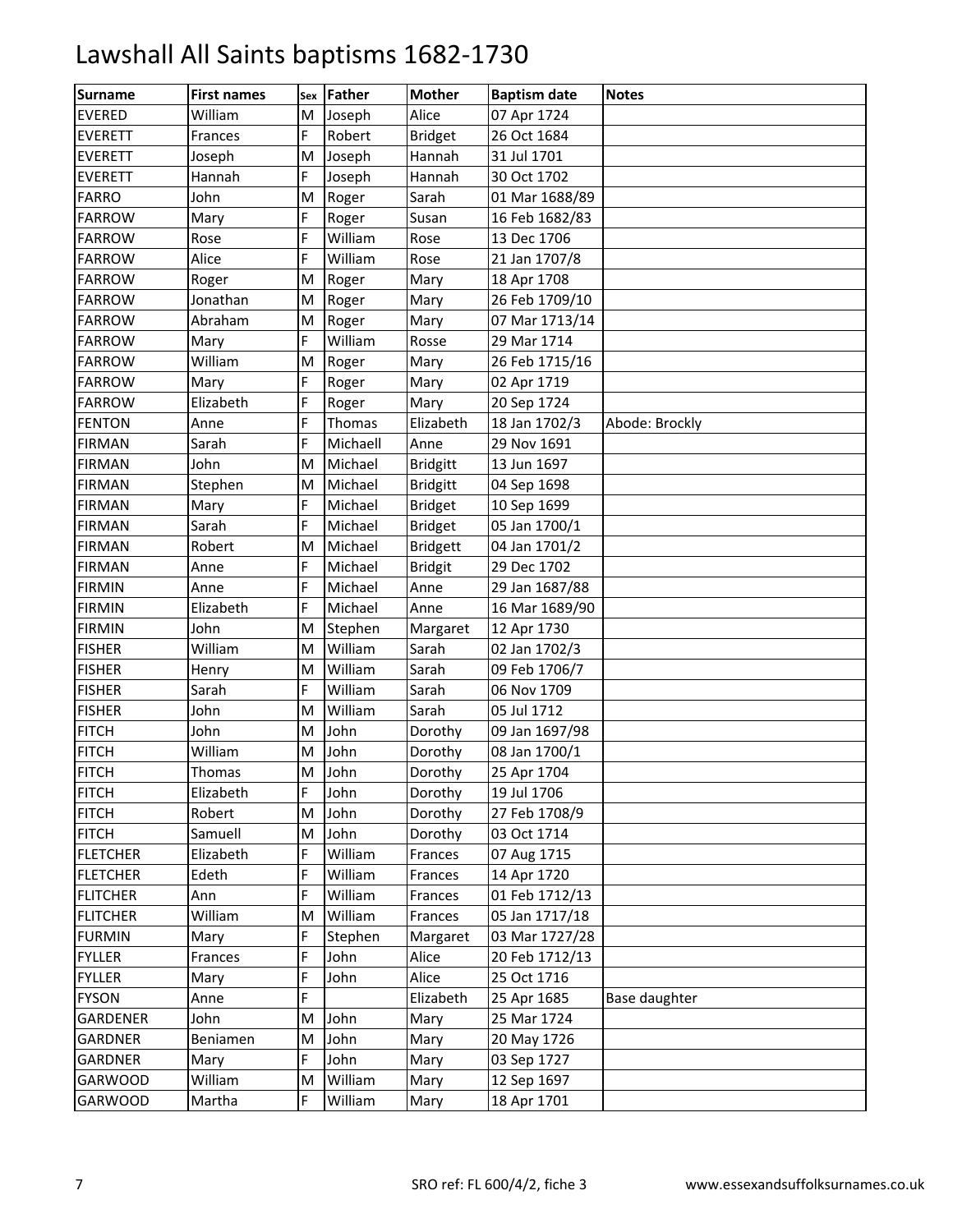| <b>GAULT</b><br>William<br>Elizabeth<br>19 Mar 1699/00<br>E.<br>Anne<br>23 Jul 1730<br><b>GOODY</b><br>Abraham<br>Abra.<br>M<br>Mary<br><b>GOSHAUGH</b><br>20 Feb 1714/15<br>John<br>M<br>Martha<br>Base son<br><b>GOSHAWCK</b><br>John<br>03 Dec 1682<br>Thomas<br>M<br>Susan<br>E.<br>John<br><b>GOSHAWK</b><br>28 Jun 1685<br>Mary<br>Frances<br>John<br>25 Sep 1687<br><b>GOSHAWK</b><br>James<br>M<br>Frances<br>F<br>John<br>29 Dec 1689<br><b>GOSHAWK</b><br>Martha<br>Frances<br>Edmund<br><b>GOYMARE</b><br>Edmund<br>M<br>29 Feb 1707/8<br>Susan<br><b>GOYMER</b><br>Edmund<br>Mary<br>F.<br>Susan<br>11 May 1692<br><b>GOYMER</b><br>Edmund<br>Edmund<br>04 Mar 1693/94<br>M<br>Susan<br>F<br><b>GOYMER</b><br>Edmund<br>Susan<br>Susan<br>24 Mar 1695/96<br><b>GOYMER</b><br>John<br>Edmund<br>Susan<br>17 Apr 1698<br>M<br><b>GOYMER</b><br>Edmund<br>08 Apr 1700<br>Edmund<br>M<br>Susan<br>21 Jun 1702<br><b>GOYMER</b><br>E.<br>Edmund<br>Susan<br>Elizabeth<br>E.<br>Edmund<br>25 Feb 1704/5<br><b>GOYMER</b><br>Ann<br>Susan<br>F.<br>John<br>10 Sep 1682<br>Elizabeth & Sarah, twin daughters of<br><b>GREEN</b><br>Elizabeth<br>Damaris<br>Elizabeth & Sarah, twin daughters of<br><b>GREEN</b><br>F.<br>John<br>10 Sep 1682<br>Sarah<br>Damaris<br><b>GREEN</b><br>John<br>Elizabeth<br>F<br>Elizabeth<br>05 Apr 1685<br>John<br><b>GREEN</b><br>F<br>04 Apr 1686<br>Susan<br>Mary<br>F<br><b>GREEN</b><br>John<br>03 Apr 1687<br>Mary<br>Anne<br><b>GREEN</b><br>F<br>John<br>18 Sep 1687<br>Rebekah<br>Mary<br>John<br><b>GREEN</b><br>Susan<br>E.<br>08 Jul 1688<br>Anne<br><b>GREEN</b><br>John<br>28 Jun 1689<br>Henry<br>M<br>Mary<br><b>GREEN</b><br>John<br>F<br>Elizabeth<br>30 Dec 1689<br>Lidya<br>F<br>John<br><b>GREEN</b><br>Elizabeth<br>22 Apr 1690<br>Anne<br><b>GREEN</b><br>John<br>08 Sep 1691<br>Robert<br>M<br>Anne<br>Martha<br><b>GREEN</b><br>Woollidge<br>F<br>12 Jun 1692<br>Mary<br>Base daughter of Mary Green, widow<br><b>GREEN</b><br>John<br>Jeremiah<br>M<br>Anne<br>14 May 1693<br><b>GREEN</b><br>John<br>21 Jul 1695<br>M<br>Francis<br>Anne |
|--------------------------------------------------------------------------------------------------------------------------------------------------------------------------------------------------------------------------------------------------------------------------------------------------------------------------------------------------------------------------------------------------------------------------------------------------------------------------------------------------------------------------------------------------------------------------------------------------------------------------------------------------------------------------------------------------------------------------------------------------------------------------------------------------------------------------------------------------------------------------------------------------------------------------------------------------------------------------------------------------------------------------------------------------------------------------------------------------------------------------------------------------------------------------------------------------------------------------------------------------------------------------------------------------------------------------------------------------------------------------------------------------------------------------------------------------------------------------------------------------------------------------------------------------------------------------------------------------------------------------------------------------------------------------------------------------------------------------------------------------------------------------------------------------------------------------------------------------------------------------------------------------------------------------------------------------------------------------------------------------------------------------------------------------------------------------------------------------------|
|                                                                                                                                                                                                                                                                                                                                                                                                                                                                                                                                                                                                                                                                                                                                                                                                                                                                                                                                                                                                                                                                                                                                                                                                                                                                                                                                                                                                                                                                                                                                                                                                                                                                                                                                                                                                                                                                                                                                                                                                                                                                                                        |
|                                                                                                                                                                                                                                                                                                                                                                                                                                                                                                                                                                                                                                                                                                                                                                                                                                                                                                                                                                                                                                                                                                                                                                                                                                                                                                                                                                                                                                                                                                                                                                                                                                                                                                                                                                                                                                                                                                                                                                                                                                                                                                        |
|                                                                                                                                                                                                                                                                                                                                                                                                                                                                                                                                                                                                                                                                                                                                                                                                                                                                                                                                                                                                                                                                                                                                                                                                                                                                                                                                                                                                                                                                                                                                                                                                                                                                                                                                                                                                                                                                                                                                                                                                                                                                                                        |
|                                                                                                                                                                                                                                                                                                                                                                                                                                                                                                                                                                                                                                                                                                                                                                                                                                                                                                                                                                                                                                                                                                                                                                                                                                                                                                                                                                                                                                                                                                                                                                                                                                                                                                                                                                                                                                                                                                                                                                                                                                                                                                        |
|                                                                                                                                                                                                                                                                                                                                                                                                                                                                                                                                                                                                                                                                                                                                                                                                                                                                                                                                                                                                                                                                                                                                                                                                                                                                                                                                                                                                                                                                                                                                                                                                                                                                                                                                                                                                                                                                                                                                                                                                                                                                                                        |
|                                                                                                                                                                                                                                                                                                                                                                                                                                                                                                                                                                                                                                                                                                                                                                                                                                                                                                                                                                                                                                                                                                                                                                                                                                                                                                                                                                                                                                                                                                                                                                                                                                                                                                                                                                                                                                                                                                                                                                                                                                                                                                        |
|                                                                                                                                                                                                                                                                                                                                                                                                                                                                                                                                                                                                                                                                                                                                                                                                                                                                                                                                                                                                                                                                                                                                                                                                                                                                                                                                                                                                                                                                                                                                                                                                                                                                                                                                                                                                                                                                                                                                                                                                                                                                                                        |
|                                                                                                                                                                                                                                                                                                                                                                                                                                                                                                                                                                                                                                                                                                                                                                                                                                                                                                                                                                                                                                                                                                                                                                                                                                                                                                                                                                                                                                                                                                                                                                                                                                                                                                                                                                                                                                                                                                                                                                                                                                                                                                        |
|                                                                                                                                                                                                                                                                                                                                                                                                                                                                                                                                                                                                                                                                                                                                                                                                                                                                                                                                                                                                                                                                                                                                                                                                                                                                                                                                                                                                                                                                                                                                                                                                                                                                                                                                                                                                                                                                                                                                                                                                                                                                                                        |
|                                                                                                                                                                                                                                                                                                                                                                                                                                                                                                                                                                                                                                                                                                                                                                                                                                                                                                                                                                                                                                                                                                                                                                                                                                                                                                                                                                                                                                                                                                                                                                                                                                                                                                                                                                                                                                                                                                                                                                                                                                                                                                        |
|                                                                                                                                                                                                                                                                                                                                                                                                                                                                                                                                                                                                                                                                                                                                                                                                                                                                                                                                                                                                                                                                                                                                                                                                                                                                                                                                                                                                                                                                                                                                                                                                                                                                                                                                                                                                                                                                                                                                                                                                                                                                                                        |
|                                                                                                                                                                                                                                                                                                                                                                                                                                                                                                                                                                                                                                                                                                                                                                                                                                                                                                                                                                                                                                                                                                                                                                                                                                                                                                                                                                                                                                                                                                                                                                                                                                                                                                                                                                                                                                                                                                                                                                                                                                                                                                        |
|                                                                                                                                                                                                                                                                                                                                                                                                                                                                                                                                                                                                                                                                                                                                                                                                                                                                                                                                                                                                                                                                                                                                                                                                                                                                                                                                                                                                                                                                                                                                                                                                                                                                                                                                                                                                                                                                                                                                                                                                                                                                                                        |
|                                                                                                                                                                                                                                                                                                                                                                                                                                                                                                                                                                                                                                                                                                                                                                                                                                                                                                                                                                                                                                                                                                                                                                                                                                                                                                                                                                                                                                                                                                                                                                                                                                                                                                                                                                                                                                                                                                                                                                                                                                                                                                        |
|                                                                                                                                                                                                                                                                                                                                                                                                                                                                                                                                                                                                                                                                                                                                                                                                                                                                                                                                                                                                                                                                                                                                                                                                                                                                                                                                                                                                                                                                                                                                                                                                                                                                                                                                                                                                                                                                                                                                                                                                                                                                                                        |
|                                                                                                                                                                                                                                                                                                                                                                                                                                                                                                                                                                                                                                                                                                                                                                                                                                                                                                                                                                                                                                                                                                                                                                                                                                                                                                                                                                                                                                                                                                                                                                                                                                                                                                                                                                                                                                                                                                                                                                                                                                                                                                        |
|                                                                                                                                                                                                                                                                                                                                                                                                                                                                                                                                                                                                                                                                                                                                                                                                                                                                                                                                                                                                                                                                                                                                                                                                                                                                                                                                                                                                                                                                                                                                                                                                                                                                                                                                                                                                                                                                                                                                                                                                                                                                                                        |
|                                                                                                                                                                                                                                                                                                                                                                                                                                                                                                                                                                                                                                                                                                                                                                                                                                                                                                                                                                                                                                                                                                                                                                                                                                                                                                                                                                                                                                                                                                                                                                                                                                                                                                                                                                                                                                                                                                                                                                                                                                                                                                        |
|                                                                                                                                                                                                                                                                                                                                                                                                                                                                                                                                                                                                                                                                                                                                                                                                                                                                                                                                                                                                                                                                                                                                                                                                                                                                                                                                                                                                                                                                                                                                                                                                                                                                                                                                                                                                                                                                                                                                                                                                                                                                                                        |
|                                                                                                                                                                                                                                                                                                                                                                                                                                                                                                                                                                                                                                                                                                                                                                                                                                                                                                                                                                                                                                                                                                                                                                                                                                                                                                                                                                                                                                                                                                                                                                                                                                                                                                                                                                                                                                                                                                                                                                                                                                                                                                        |
|                                                                                                                                                                                                                                                                                                                                                                                                                                                                                                                                                                                                                                                                                                                                                                                                                                                                                                                                                                                                                                                                                                                                                                                                                                                                                                                                                                                                                                                                                                                                                                                                                                                                                                                                                                                                                                                                                                                                                                                                                                                                                                        |
|                                                                                                                                                                                                                                                                                                                                                                                                                                                                                                                                                                                                                                                                                                                                                                                                                                                                                                                                                                                                                                                                                                                                                                                                                                                                                                                                                                                                                                                                                                                                                                                                                                                                                                                                                                                                                                                                                                                                                                                                                                                                                                        |
|                                                                                                                                                                                                                                                                                                                                                                                                                                                                                                                                                                                                                                                                                                                                                                                                                                                                                                                                                                                                                                                                                                                                                                                                                                                                                                                                                                                                                                                                                                                                                                                                                                                                                                                                                                                                                                                                                                                                                                                                                                                                                                        |
|                                                                                                                                                                                                                                                                                                                                                                                                                                                                                                                                                                                                                                                                                                                                                                                                                                                                                                                                                                                                                                                                                                                                                                                                                                                                                                                                                                                                                                                                                                                                                                                                                                                                                                                                                                                                                                                                                                                                                                                                                                                                                                        |
|                                                                                                                                                                                                                                                                                                                                                                                                                                                                                                                                                                                                                                                                                                                                                                                                                                                                                                                                                                                                                                                                                                                                                                                                                                                                                                                                                                                                                                                                                                                                                                                                                                                                                                                                                                                                                                                                                                                                                                                                                                                                                                        |
|                                                                                                                                                                                                                                                                                                                                                                                                                                                                                                                                                                                                                                                                                                                                                                                                                                                                                                                                                                                                                                                                                                                                                                                                                                                                                                                                                                                                                                                                                                                                                                                                                                                                                                                                                                                                                                                                                                                                                                                                                                                                                                        |
|                                                                                                                                                                                                                                                                                                                                                                                                                                                                                                                                                                                                                                                                                                                                                                                                                                                                                                                                                                                                                                                                                                                                                                                                                                                                                                                                                                                                                                                                                                                                                                                                                                                                                                                                                                                                                                                                                                                                                                                                                                                                                                        |
|                                                                                                                                                                                                                                                                                                                                                                                                                                                                                                                                                                                                                                                                                                                                                                                                                                                                                                                                                                                                                                                                                                                                                                                                                                                                                                                                                                                                                                                                                                                                                                                                                                                                                                                                                                                                                                                                                                                                                                                                                                                                                                        |
|                                                                                                                                                                                                                                                                                                                                                                                                                                                                                                                                                                                                                                                                                                                                                                                                                                                                                                                                                                                                                                                                                                                                                                                                                                                                                                                                                                                                                                                                                                                                                                                                                                                                                                                                                                                                                                                                                                                                                                                                                                                                                                        |
|                                                                                                                                                                                                                                                                                                                                                                                                                                                                                                                                                                                                                                                                                                                                                                                                                                                                                                                                                                                                                                                                                                                                                                                                                                                                                                                                                                                                                                                                                                                                                                                                                                                                                                                                                                                                                                                                                                                                                                                                                                                                                                        |
|                                                                                                                                                                                                                                                                                                                                                                                                                                                                                                                                                                                                                                                                                                                                                                                                                                                                                                                                                                                                                                                                                                                                                                                                                                                                                                                                                                                                                                                                                                                                                                                                                                                                                                                                                                                                                                                                                                                                                                                                                                                                                                        |
| F<br>John<br><b>GREEN</b><br>Christian<br>Elizabeth<br>02 Sep 1695                                                                                                                                                                                                                                                                                                                                                                                                                                                                                                                                                                                                                                                                                                                                                                                                                                                                                                                                                                                                                                                                                                                                                                                                                                                                                                                                                                                                                                                                                                                                                                                                                                                                                                                                                                                                                                                                                                                                                                                                                                     |
| John<br>John<br><b>GREEN</b><br>M<br>Elizabeth<br>17 Nov 1696                                                                                                                                                                                                                                                                                                                                                                                                                                                                                                                                                                                                                                                                                                                                                                                                                                                                                                                                                                                                                                                                                                                                                                                                                                                                                                                                                                                                                                                                                                                                                                                                                                                                                                                                                                                                                                                                                                                                                                                                                                          |
| <b>GREEN</b><br>John Hogherd<br>M<br>26 Aug 1697<br>Mary<br>Base son of Mary Green, widow                                                                                                                                                                                                                                                                                                                                                                                                                                                                                                                                                                                                                                                                                                                                                                                                                                                                                                                                                                                                                                                                                                                                                                                                                                                                                                                                                                                                                                                                                                                                                                                                                                                                                                                                                                                                                                                                                                                                                                                                              |
| John<br>F<br>GREEN<br>Elizabeth<br>04 Nov 1697<br>Lydia                                                                                                                                                                                                                                                                                                                                                                                                                                                                                                                                                                                                                                                                                                                                                                                                                                                                                                                                                                                                                                                                                                                                                                                                                                                                                                                                                                                                                                                                                                                                                                                                                                                                                                                                                                                                                                                                                                                                                                                                                                                |
| F<br><b>GREEN</b><br>Mary<br>John<br>31 Jul 1698<br>Anne                                                                                                                                                                                                                                                                                                                                                                                                                                                                                                                                                                                                                                                                                                                                                                                                                                                                                                                                                                                                                                                                                                                                                                                                                                                                                                                                                                                                                                                                                                                                                                                                                                                                                                                                                                                                                                                                                                                                                                                                                                               |
| Base daughter of John Green & Sarah<br>Spark<br><b>GREEN</b><br>Elizabeth<br>John<br>F<br>Sarah<br>26 Apr 1713                                                                                                                                                                                                                                                                                                                                                                                                                                                                                                                                                                                                                                                                                                                                                                                                                                                                                                                                                                                                                                                                                                                                                                                                                                                                                                                                                                                                                                                                                                                                                                                                                                                                                                                                                                                                                                                                                                                                                                                         |
| Ë<br>John<br>24 Jun 1709<br><b>HALLAWAY</b><br>Mary<br>Mary                                                                                                                                                                                                                                                                                                                                                                                                                                                                                                                                                                                                                                                                                                                                                                                                                                                                                                                                                                                                                                                                                                                                                                                                                                                                                                                                                                                                                                                                                                                                                                                                                                                                                                                                                                                                                                                                                                                                                                                                                                            |
| John<br>John<br>23 Feb 1710/11<br>John & Elizabeth, twins of<br><b>HALLAWAY</b><br>M<br>Mary                                                                                                                                                                                                                                                                                                                                                                                                                                                                                                                                                                                                                                                                                                                                                                                                                                                                                                                                                                                                                                                                                                                                                                                                                                                                                                                                                                                                                                                                                                                                                                                                                                                                                                                                                                                                                                                                                                                                                                                                           |
| <b>HALLAWAY</b><br>Elizabeth<br>John<br>23 Feb 1710/11<br>John & Elizabeth, twins of<br>M<br>Mary                                                                                                                                                                                                                                                                                                                                                                                                                                                                                                                                                                                                                                                                                                                                                                                                                                                                                                                                                                                                                                                                                                                                                                                                                                                                                                                                                                                                                                                                                                                                                                                                                                                                                                                                                                                                                                                                                                                                                                                                      |
| John<br>08 May 1713<br><b>HALLAWAY</b><br>William<br>M<br>Mary                                                                                                                                                                                                                                                                                                                                                                                                                                                                                                                                                                                                                                                                                                                                                                                                                                                                                                                                                                                                                                                                                                                                                                                                                                                                                                                                                                                                                                                                                                                                                                                                                                                                                                                                                                                                                                                                                                                                                                                                                                         |
| John<br>John<br>09 Jan 1721/22<br><b>HALLAWAY</b><br>Mary<br>M                                                                                                                                                                                                                                                                                                                                                                                                                                                                                                                                                                                                                                                                                                                                                                                                                                                                                                                                                                                                                                                                                                                                                                                                                                                                                                                                                                                                                                                                                                                                                                                                                                                                                                                                                                                                                                                                                                                                                                                                                                         |
| Abraham<br><b>HAMMOND</b><br>F.<br>16 Nov 1682<br>Anne<br>Anne                                                                                                                                                                                                                                                                                                                                                                                                                                                                                                                                                                                                                                                                                                                                                                                                                                                                                                                                                                                                                                                                                                                                                                                                                                                                                                                                                                                                                                                                                                                                                                                                                                                                                                                                                                                                                                                                                                                                                                                                                                         |
| 02 Dec 1683<br>HAMMOND<br>M<br>Rhoda<br>Henry<br>Henry                                                                                                                                                                                                                                                                                                                                                                                                                                                                                                                                                                                                                                                                                                                                                                                                                                                                                                                                                                                                                                                                                                                                                                                                                                                                                                                                                                                                                                                                                                                                                                                                                                                                                                                                                                                                                                                                                                                                                                                                                                                 |
| F<br>Philip<br><b>HAMMOND</b><br>Susanna<br>Susanna<br>08 May 1684                                                                                                                                                                                                                                                                                                                                                                                                                                                                                                                                                                                                                                                                                                                                                                                                                                                                                                                                                                                                                                                                                                                                                                                                                                                                                                                                                                                                                                                                                                                                                                                                                                                                                                                                                                                                                                                                                                                                                                                                                                     |
| <b>HAMMOND</b><br>John<br>Abraham<br>28 Oct 1684<br>M<br>Anne                                                                                                                                                                                                                                                                                                                                                                                                                                                                                                                                                                                                                                                                                                                                                                                                                                                                                                                                                                                                                                                                                                                                                                                                                                                                                                                                                                                                                                                                                                                                                                                                                                                                                                                                                                                                                                                                                                                                                                                                                                          |
| Sarah<br>Philip<br>05 Jul 1685<br><b>HAMMOND</b><br>F<br>Susan                                                                                                                                                                                                                                                                                                                                                                                                                                                                                                                                                                                                                                                                                                                                                                                                                                                                                                                                                                                                                                                                                                                                                                                                                                                                                                                                                                                                                                                                                                                                                                                                                                                                                                                                                                                                                                                                                                                                                                                                                                         |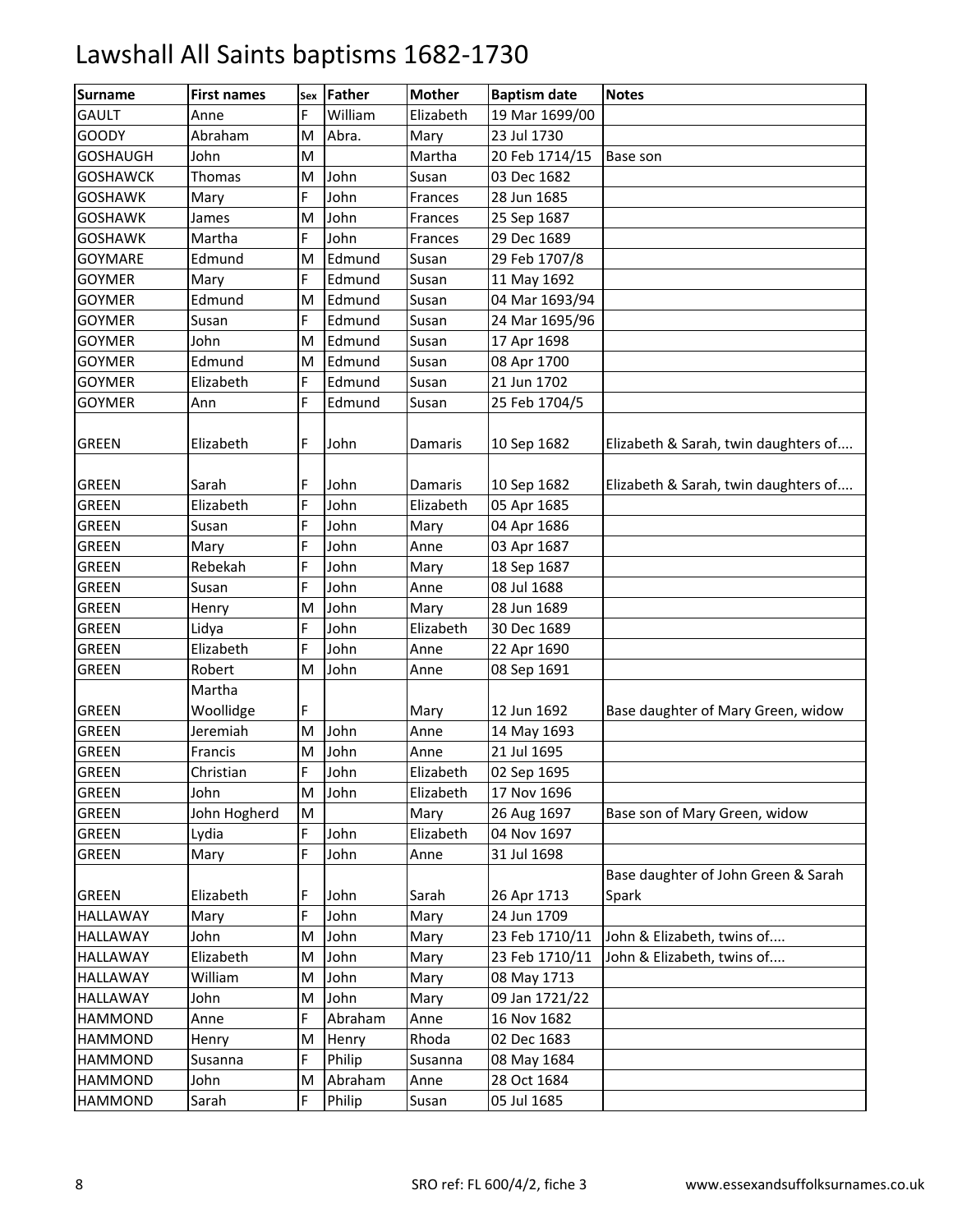| <b>Surname</b> | <b>First names</b> | Sex | <b>Father</b>  | <b>Mother</b>   | <b>Baptism date</b> | <b>Notes</b>                     |
|----------------|--------------------|-----|----------------|-----------------|---------------------|----------------------------------|
| <b>HAMMOND</b> | Mary               | F   | Philip         | Susan           | 20 Jan 1686/87      |                                  |
| <b>HAMMOND</b> | Susan              | F   | Abraham        | Anne            | 17 Feb 1686/87      |                                  |
| <b>HAMMOND</b> | Anne               | F   | Philip         | Susan           | 25 Jun 1688         |                                  |
| <b>HAMMOND</b> | Martha             | F   | Robert         | Martha          | 12 May 1689         |                                  |
| <b>HAMMOND</b> | Philip             | M   | Philip         | Sarah           | 03 Oct 1689         |                                  |
| <b>HAMMOND</b> | Martha             | F   | Robert         | Martha          | 06 Jan 1690/91      |                                  |
| <b>HAMMOND</b> | Francis            | M   | Philip         | Susan           | 06 Jan 1691/92      |                                  |
| <b>HAMMOND</b> | John               | M   | Philip         | Susan           | 03 Apr 1694         |                                  |
| <b>HAMMOND</b> | Isaac              | M   | Robert         | Martha          | 02 May 1695         |                                  |
| <b>HAMMOND</b> | Margaret           | F   | Philip         | Susan           | 12 Jul 1696         |                                  |
| <b>HAMMOND</b> | Elizabeth          | F   | Philip         | Susan           | 21 Feb 1698/99      |                                  |
| <b>HAMMOND</b> | Susan              | F   | John           | Sarah           | 07 Oct 1703         |                                  |
| <b>HAMMOND</b> | Mary               | F   | John           | Sarah           | 19 May 1705         |                                  |
| <b>HAMMOND</b> | Elizabeth          | F   | John           | Sarah           | 27 Jul 1709         |                                  |
| <b>HAROLD</b>  | John               | M   | John           | Grace           | 19 Sep 1682         |                                  |
| <b>HAROLD</b>  | Sarah              | F   | John           | Grace           | 07 Sep 1684         |                                  |
| <b>HAROLD</b>  | Mary               | F   | Nicholas       | Alice           | 26 Dec 1684         |                                  |
| <b>HAROLD</b>  | Thomas             | M   | Nicholas       | Alice           | 18 Jul 1686         |                                  |
| <b>HAROLD</b>  | Nicolas            | M   | <b>Nicolas</b> | Alice           | 17 Dec 1689         |                                  |
| <b>HAROLD</b>  | Mary               | F   | John           | Grace           | 30 Mar 1690         |                                  |
| <b>HAROLD</b>  | Elizabeth          | F   | Nicholas       | Alice           | 10 Jan 1691/92      |                                  |
| <b>HAROLD</b>  | Elizabeth          | F   | John           | Sarah           | 31 Jul 1692         |                                  |
| <b>HAROLD</b>  | William            | M   | Nicholas       | Mary            | 05 Nov 1692         |                                  |
| <b>HAROLD</b>  | Mary               | F   | Nich.          | Mary            | 19 Oct 1693         | Mary and Anne, twin daughters of |
| <b>HAROLD</b>  | Anne               | F   | Nich.          | Mary            | 19 Oct 1693         | Mary and Anne, twin daughters of |
| <b>HAROLD</b>  | George             | M   | John           | Sarah           | 05 Nov 1693         |                                  |
| <b>HAROLD</b>  | Nicholas           | M   | Nicholas       | Mary            | 12 Oct 1694         |                                  |
| <b>HAROLD</b>  | John               | M   | John           | Sarah           | 09 Jun 1695         | Son of John Harold jnr           |
| <b>HAROLD</b>  | Robert             | M   | Nicholas       | Mary            | 31 May 1696         |                                  |
| <b>HAROLD</b>  | Stephen            | M   | John           | Sarah           | 18 Jul 1697         |                                  |
| <b>HAROLD</b>  | Mary               | F   | Nicholas       | Mary            | 26 Aug 1697         |                                  |
| <b>HAROLD</b>  | Mary               | F   | Nicholas       | Mary            | 18 Feb 1699/00      |                                  |
| <b>HARROLD</b> | Nicholas           | M   | Nicholas       | Alice           | 12 May 1682         |                                  |
| <b>HARROLD</b> | George             | M   | John           | Sarah           | 30 Mar 1699         |                                  |
| <b>HARROLD</b> | Samuel             | Μ   | John           | Sarah           | 22 Mar 1701/2       |                                  |
| <b>HARROLD</b> | Anne               | F   | Nicholas       | Mary            | 10 May 1702         |                                  |
| <b>HARROLD</b> | Giles              | M   | Nicholas       | Elizabeth       | 13 Jan 1705/6       |                                  |
| <b>HARROLD</b> | John               | Μ   | Samuell        | Elizabeth       | 13 Nov 1709         |                                  |
|                |                    |     |                |                 |                     | Base son of Samuell Harrold and  |
| <b>HARROLD</b> | Charles            | M   | Samuell        | <b>Bredgett</b> | 19 Jul 1713         | <b>Bredgett Clark</b>            |
| <b>HARROLD</b> | William            | M   | William        | Mary            | 26 Jul 1724         |                                  |
| <b>HARROLD</b> | John               | M   | Samuel         | Ann             | 29 Nov 1724         |                                  |
| <b>HARROLD</b> | Robert             | M   | William        | Mary            | 11 Dec 1726         |                                  |
| <b>HARROLD</b> | Thomas             | M   | Samuel         | Ann             | 09 Oct 1728         |                                  |
| <b>HARROLD</b> | Elizabeth          | F   | Samuel         | Ann             | 07 Mar 1730/31      |                                  |
| <b>HAWYS</b>   | Jane               | F.  | William        | Elizabeth       | 04 Aug 1683         |                                  |
| <b>HAYWARD</b> | Thomas             | M   | Andrew         | Barbara         | 10 Apr 1683         |                                  |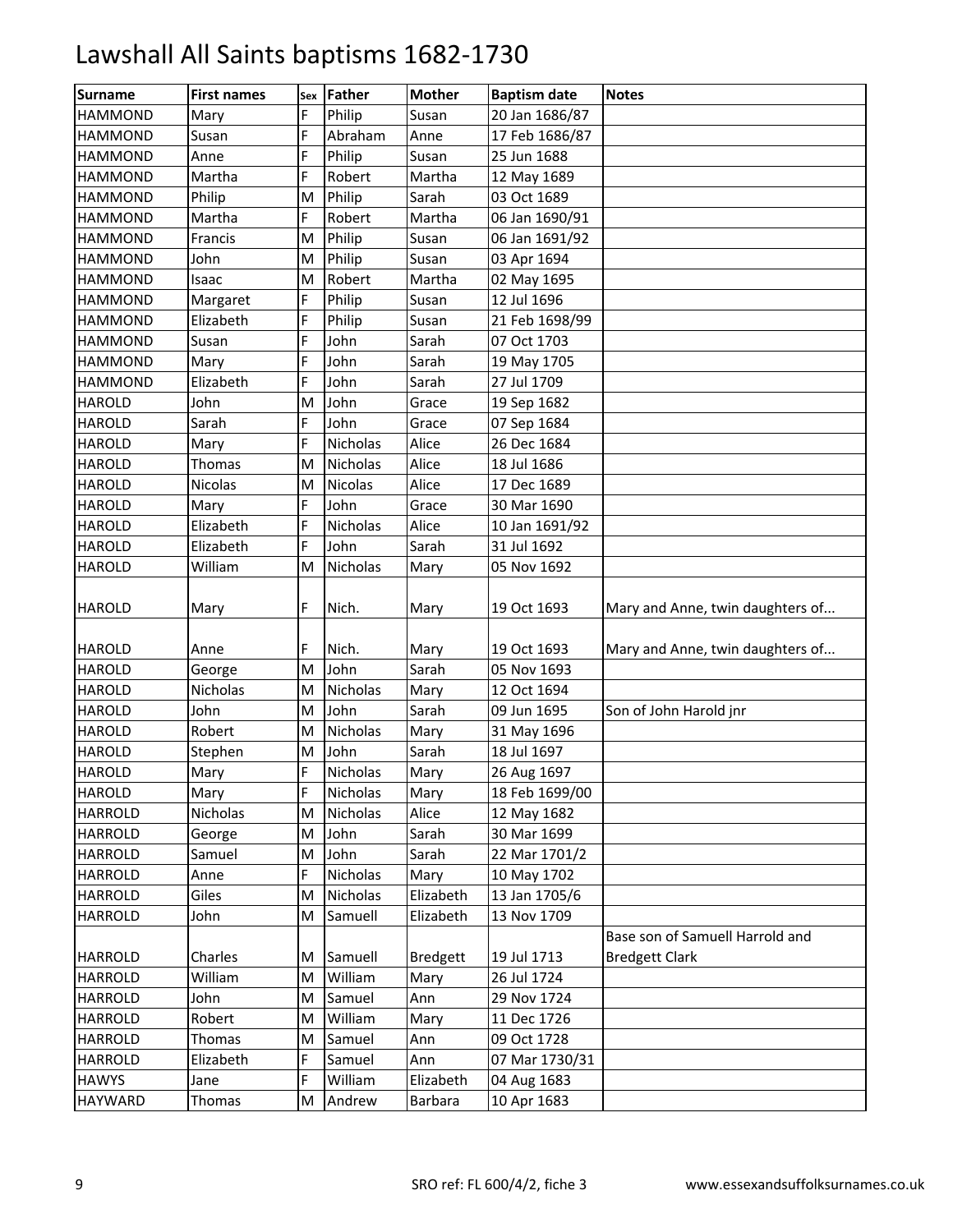| <b>Surname</b> | <b>First names</b> | Sex | Father  | <b>Mother</b>  | <b>Baptism date</b> | <b>Notes</b>                         |
|----------------|--------------------|-----|---------|----------------|---------------------|--------------------------------------|
| <b>HAYWARD</b> | George             | M   | George  | Elizabeth      | 28 May 1683         |                                      |
| <b>HAYWARD</b> | John               | M   | John    | Alice          | 15 Nov 1683         |                                      |
| <b>HAYWARD</b> | John               | M   | Andrew  | <b>Barbara</b> | 04 Dec 1684         |                                      |
| <b>HAYWARD</b> | Thomas             | M   | Thomas  | Hannah         | 26 Dec 1684         |                                      |
| <b>HAYWARD</b> | Mary               | F   | Samuel  | Sarah          | 20 Apr 1685         |                                      |
| <b>HAYWARD</b> | Mary               | F   | John    | Alice          | 12 Jul 1685         |                                      |
| <b>HAYWARD</b> | John               | M   | Thomas  | Hannah         | 14 Feb 1685/86      |                                      |
| <b>HAYWARD</b> | <b>Barbara</b>     | F   | Andrew  | Barbara        | 06 Apr 1686         |                                      |
| <b>HAYWARD</b> | Elizabeth          | F   | John    | Alice          | 06 Mar 1686/87      |                                      |
| <b>HAYWARD</b> | <b>Barbara</b>     | F   | Andrew  | Barbara        | 05 Jan 1687/88      |                                      |
| <b>HAYWARD</b> | Thomas             | M   | Thomas  | Hannah         | 18 Mar 1687/88      |                                      |
| <b>HAYWARD</b> | Robert             | M   | Samuel  | Sarah          | 03 Jun 1688         |                                      |
| <b>HAYWARD</b> | Matthew            | M   | Matthew | Mary           | 28 Oct 1689         |                                      |
| <b>HAYWARD</b> | Kezia              | F   | Andrew  | Barbara        | 16 Jun 1690         |                                      |
| <b>HAYWARD</b> | Robert             | M   | Thomas  | Hannah         | 09 Nov 1690         |                                      |
| <b>HAYWARD</b> | Elizabeth          | F   | Samuel  | Sarah          | 12 Jun 1692         |                                      |
| <b>HAYWARD</b> | John               | M   | Mathew  | Mary           | 30 Jun 1692         |                                      |
| <b>HAYWARD</b> | Mary               | F   | Robert  | Mary           | 10 Sep 1692         |                                      |
| <b>HAYWARD</b> | Anne               | F   | John    | Alize          | 27 Nov 1692         |                                      |
| <b>HAYWARD</b> | Elizabeth          | F   | Robert  | Mary           | 01 Aug 1693         |                                      |
| <b>HAYWARD</b> | Hannah             | F   | Thomas  | Hannah         | 24 Sep 1693         |                                      |
| <b>HAYWARD</b> | Robert             | M   | Mathew  | Mary           | 27 Jan 1694/95      |                                      |
| <b>HAYWARD</b> | Mary               | F   | Robert  | Mary           | 23 May 1695         |                                      |
| <b>HAYWARD</b> | Martha             | F   | Robert  | Mary           | 16 Mar 1696/97      |                                      |
| <b>HAYWARD</b> | John               | M   | John    | Catherine      | 01 Nov 1697         |                                      |
| <b>HAYWARD</b> | George             | M   | Mathew  | Mary           | 24 Jan 1697/98      |                                      |
| <b>HAYWARD</b> | Robert             | M   | Robert  | Mary           | 21 Oct 1698         |                                      |
| <b>HAYWARD</b> | Mary               | F   | Thomas  | Hannah         | 24 Mar 1698/99      |                                      |
| <b>HAYWARD</b> | Sarah              | F   | John    | Catherine      | 09 Jul 1699         |                                      |
| <b>HAYWARD</b> | Mary               | F   | John    | Anne           | 26 Dec 1700         |                                      |
| <b>HAYWARD</b> | Mary               | F   | Mathew  | Mary           | 18 Jan 1700/1       |                                      |
| <b>HAYWARD</b> | Thomas             | M   | John    | Katherine      | 08 Jun 1701         |                                      |
| <b>HAYWARD</b> | Sarah              | F   | Thomas  | Anne           | 23 Jan 1702/3       |                                      |
| <b>HAYWARD</b> | Sarah              | F   | Mathew  | Mary           | 09 Apr 1704         |                                      |
| <b>HAYWARD</b> | Thomas             | M   | John    | Cathrine       | 25 Jul 1704         |                                      |
| <b>HAYWARD</b> | Ann                | F   | John    | Ann            | 20 Apr 1705         |                                      |
| <b>HAYWARD</b> | Elizabeth          | F   | Marthew | Mary           | 09 Mar 1706/7       |                                      |
| <b>HAYWARD</b> | Mary               | F   | Samuell | Ellin          | 21 Sep 1707         |                                      |
| <b>HAYWARD</b> | George             | M   | John    | Cathrine       | 15 Feb 1707/8       |                                      |
|                |                    |     |         |                |                     | Abode - Laumham - might be a mangled |
| <b>HAYWARD</b> | John               | M   | John    | Ann            | 29 Feb 1707/8       | version of Lavenham, perhaps.        |
| <b>HAYWARD</b> | John               | M   | John    | Ann            | 02 Jun 1708         | John and Hannah, twins of            |
| <b>HAYWARD</b> | Hannah             | F   | John    | Ann            | 02 Jun 1708         | John and Hannah, twins of            |
| <b>HAYWARD</b> | Samuell            | M   | Samuell | Ellen          | 06 Nov 1709         |                                      |
| <b>HAYWARD</b> | Thomas             | M   | Thomas  | Mary           | 13 Nov 1709         |                                      |
| <b>HAYWARD</b> | George             | M   | John    | Catherine      | 15 Mar 1709/10      |                                      |
| <b>HAYWARD</b> | Cathrine           | F   | John    | Cathrine       | 10 Sep 1710         |                                      |
| <b>HAYWARD</b> | Edmund             | M   | Thomas  | Mary           | 26 Sep 1711         |                                      |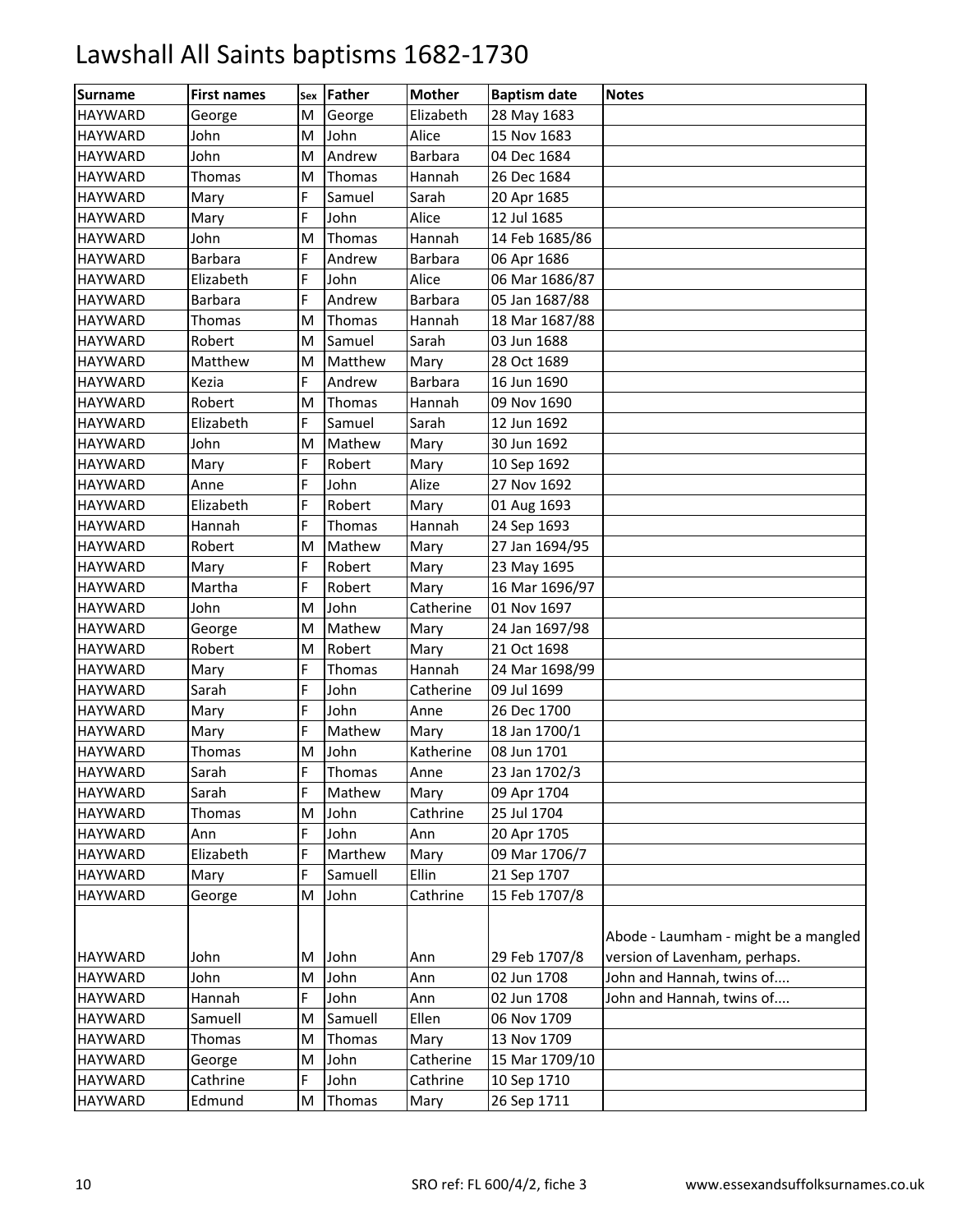| <b>Surname</b>   | <b>First names</b> | Sex | Father  | <b>Mother</b> | <b>Baptism date</b> | <b>Notes</b>                       |
|------------------|--------------------|-----|---------|---------------|---------------------|------------------------------------|
| <b>HAYWARD</b>   | Ellin              | F   | Samue   | Ellin         | 16 Dec 1711         |                                    |
| <b>HAYWARD</b>   | <b>Barbara</b>     | F   | Samuell | Mary          | 11 May 1712         |                                    |
| <b>HAYWARD</b>   | Elizabeth          | F   | John    | Ann           | 12 Oct 1712         | Abode: Lavinham                    |
| <b>HAYWARD</b>   | Elizabeth          | F   | George  | Mary          | 19 Oct 1712         |                                    |
| <b>HAYWARD</b>   | Janne              | F   | John    | Cathrin       | 23 Oct 1712         |                                    |
| <b>HAYWARD</b>   | Mary               | F   | Thomas  | Mary          | 06 Feb 1712/13      |                                    |
| <b>HAYWARD</b>   | Martha             | F   | Samuell | Ellin         | 31 Jan 1713/14      |                                    |
| <b>HAYWARD</b>   | Cathrine           | F   | Thomas  | Mary          | 02 Jul 1714         |                                    |
| <b>HAYWARD</b>   | James              | M   | John    | Ann           |                     | 20 Mar 1714/15 Abode: Lavinham     |
| <b>HAYWARD</b>   | Mary               | F   | George  | Mary          | 05 May 1715         |                                    |
| <b>HAYWARD</b>   | Susanna            | F   | John    | Elizabeth     | 04 Jul 1715         |                                    |
| <b>HAYWARD</b>   | Elizabeth          | F   | Thomas  | Mary          | 03 Apr 1716         |                                    |
| <b>HAYWARD</b>   | Martha             | F   | Samuell | Ellen         | 20 Nov 1716         |                                    |
| <b>HAYWARD</b>   | Elizabeth          | F   | Robert  | Elizabeth     | 12 Sep 1717         |                                    |
| <b>HAYWARD</b>   | Thomas             | M   | Thomas  | Mary          | 26 Sep 1717         |                                    |
| <b>HAYWARD</b>   | Sophia             | F   | John    | Elizabeth     | 08 Dec 1717         |                                    |
| <b>HAYWARD</b>   | John               | M   | John    | Cathrin       | 20 Mar 1717/18      |                                    |
| <b>HAYWARD</b>   | Nathaniel          | M   | Thomas  | Mary          | 01 Jan 1718/19      |                                    |
| <b>HAYWARD</b>   | John               | M   | John    | Elizabeth     | 30 Mar 1719         |                                    |
| <b>HAYWARD</b>   | Robert             | M   | Thomas  | Mary          | 18 Jun 1720         |                                    |
| <b>HAYWARD</b>   | John               | M   | Samuel  | Ellen         | 08 Jan 1720/21      |                                    |
| <b>HAYWARD</b>   | Thomas             | M   | John    | Catherine     | 21 Feb 1720/21      |                                    |
| <b>HAYWARD</b>   | Robert             | M   | Thomas  | Mary          | 08 Jan 1721/22      |                                    |
| <b>HAYWARD</b>   | George             | M   | John    | Elizabeth     | 29 Jul 1722         |                                    |
| <b>HAYWARD</b>   | Mary               | F   | Robert  | Sarah         | 17 Feb 1722/23      | Abode: Staningfield                |
| <b>HAYWARD</b>   | Andrew             | M   | John    | Cathrine      | 05 Mar 1722/23      |                                    |
| <b>HAYWARD</b>   | Ann                | F   | Thomas  | Mary          | 07 Nov 1723         |                                    |
| <b>HAYWARD</b>   | Sarah              | F   | Robert  | Sarah         | 02 May 1725         | Abode: Staningfield                |
| <b>HAYWARD</b>   | Sarah              | F   | George  | Mary          | 24 Jul 1726         |                                    |
| <b>HAYWARD</b>   | Palestina          | F   | John    | Elizabeth     | 28 Jul 1726         |                                    |
| <b>HAYWARD</b>   | Robert             | M   | Robert  |               | 20 Aug 1727         | Abode: Stanningfield               |
| <b>HAYWARD</b>   | Mary               | F   | John    | Elizabeth     | 29 Nov 1727         |                                    |
| <b>HAYWARD</b>   | Sary               | F   | Marthy  | Frances       | 13 May 1729         | Entered at end of 1727/8 baptisms. |
| <b>HEMPSTED</b>  | Mary               | F   | Edward  | Martha        | 29 Nov 1683         |                                    |
| <b>HOOD</b>      | Margreat           | F   | John    | Margreat      | 15 Jun 1715         |                                    |
| HOW              | John               | M   | John    | Alice         | 10 Feb 1722/23      |                                    |
| HOW              | Simeon             | M   | John    | Alice         | 06 Dec 1724         |                                    |
| <b>HOWARD</b>    | Mary               | F.  | Robert  | Mary          | 18 Jul 1710         |                                    |
| <b>HOWE</b>      | Joseph             | M   | John    | Alice         | 09 Oct 1726         |                                    |
| <b>HURROLD</b>   | Thomas             | M   | Saml.   | Ann           | 16 Oct 1726         |                                    |
| <b>JOHNSON</b>   | John               | M   | Edward  | Elizabeth     | 06 Jun 1695         |                                    |
| <b>JOHNSON</b>   | Elizabeth          | F   | Edward  | Elizabeth     | 26 Dec 1696         |                                    |
| <b>JOSSELIN</b>  | Mary               | F   | John    | Mary          | 22 Apr 1683         |                                    |
| <b>JUERS</b>     | Sarah              | F   | Francis | Sarah         | 14 Oct 1697         |                                    |
| <b>JUERS</b>     | Francis            | M   | Francis | Sarah         | 15 Apr 1699         |                                    |
| <b>KERINGTON</b> | Mary               | F   | John    | Mary          | 01 Mar 1718/19      |                                    |
| KING             | Elizabeth          | F   | Thomas  | Elizabeth     | 05 Oct 1707         |                                    |
| <b>KING</b>      | Thomas             | M   | Thomas  | Elizabeth     | 11 Sep 1709         |                                    |
| <b>KING</b>      | William            | M   | Thomas  | Elizabeth     | 27 Jul 1711         |                                    |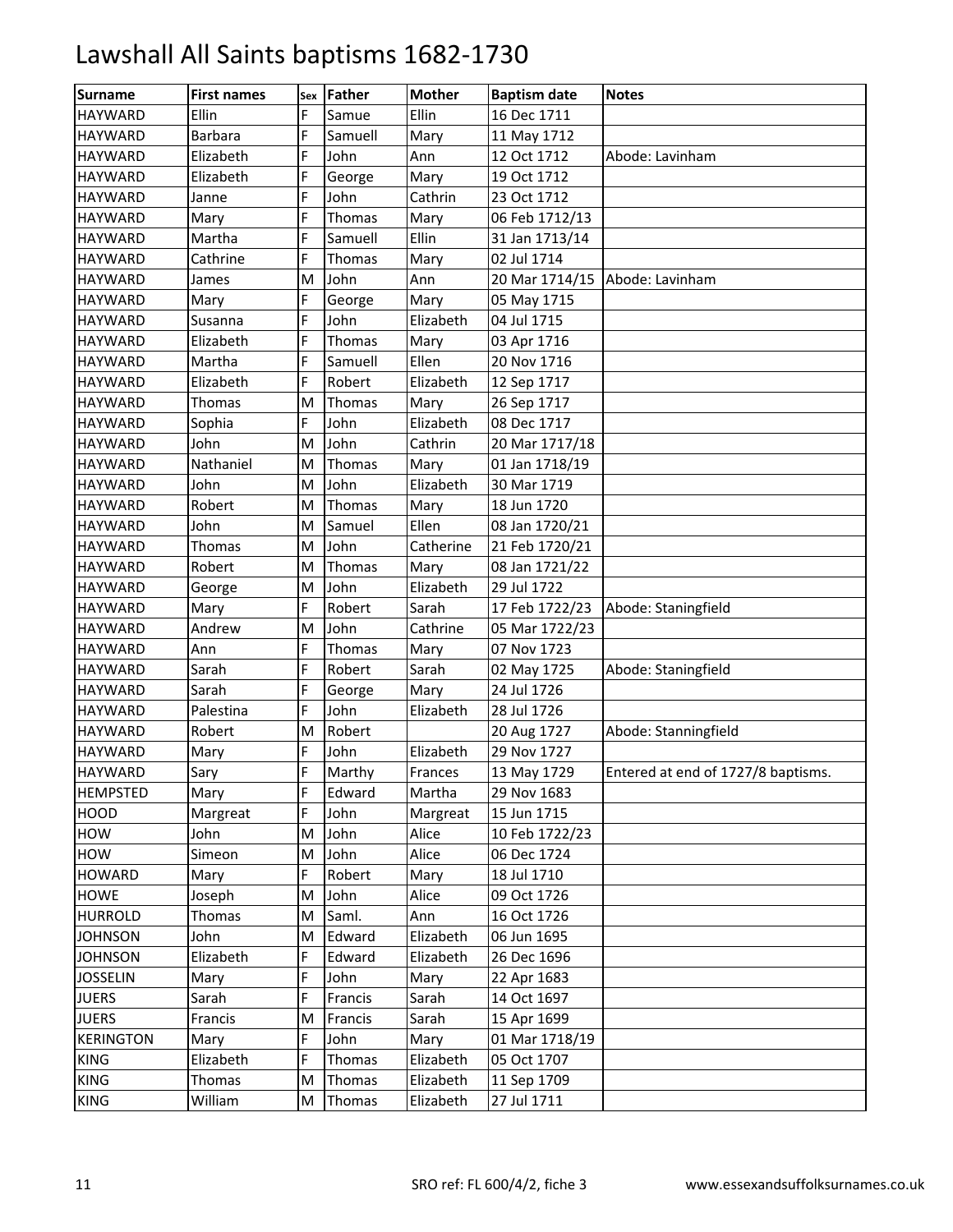| <b>Surname</b>  | <b>First names</b> | Sex | <b>Father</b> | <b>Mother</b> | <b>Baptism date</b> | <b>Notes</b>     |
|-----------------|--------------------|-----|---------------|---------------|---------------------|------------------|
| <b>KING</b>     | Michaell           | M   | Thomas        | Ellizabeth    | 16 Aug 1713         |                  |
| <b>KING</b>     | Richard            | M   | Thomas        | Elizabeth     | 09 Apr 1716         |                  |
| LAMBARD         | John               | M   | Nathan        | Mary          | 08 Aug 1718         |                  |
| LAMBARD         | Nathan             | M   | Nathan        | Mary          | 11 Oct 1719         |                  |
| <b>LAMBIRD</b>  | Nathan             | M   | Nathan        | Mary          | 30 Jul 1717         |                  |
| <b>LEEKS</b>    | Richard            | M   | Richard       | Elizabeth     | 26 Dec 1695         |                  |
| <b>LEEKS</b>    | Elizabeth          | F   | Richard       | Elizabeth     | 22 Jan 1697/98      |                  |
| <b>LEEKS</b>    | John               | M   | Richard       | Elizabeth     | 20 Oct 1700         |                  |
| <b>LEEKS</b>    | Mary               | F   | Richard       | Elizabeth     | 16 Feb 1702/3       |                  |
| <b>LEEKS</b>    | Thomas             | M   | Richard       | Elizabeth     | 07 Mar 1706/7       |                  |
| <b>LEEKS</b>    | Ann                | F   | Richard       | Elizabeth     | 06 Mar 1708/9       |                  |
| <b>LEEKS</b>    | George             | M   | Richard       | Elizabeth     | 27 Nov 1715         |                  |
| <b>LEGRICE</b>  | <b>Nesling</b>     | M   | Henry         | Lydia         | 08 Jun 1729         | Abode: Whepstead |
| LILLY           | Luke               | M   | William       | Susan         | 22 Mar 1684/85      |                  |
| LOTT            | Thomas             | M   | Martin        | Dorothy       | 13 Sep 1719         |                  |
| <b>MALTEN</b>   | Martha             | F   | Robert        | Mary          | 29 Dec 1727         |                  |
| <b>MARLETON</b> | Robert             | M   | Job           | Francis       | 11 Jun 1691         |                  |
| <b>MARLETON</b> | Frances            | F.  | Charles       | Anne          | 12 Jan 1691/92      |                  |
| <b>MARLETON</b> | Elizabeth          | F   | Charles       | Anne          | 21 Jun 1696         |                  |
| <b>MARLETON</b> | Judith             | F   | Charles       | Anne          | 14 Dec 1701         |                  |
| <b>MARLTON</b>  | William            | M   | Charles       | Anne          | 22 Jun 1688         |                  |
| <b>MARLTON</b>  | Mary               | F   | Charles       | Anne          | 19 Nov 1689         |                  |
| <b>MARLTON</b>  | Grace              | F   | Charles       | Anne          | 26 Dec 1690         |                  |
| <b>MARLTON</b>  | Sarah              | F   | Charles       | Anne          | 24 Jul 1693         |                  |
| <b>MARLTON</b>  | Charles            | M   | Charles       | Anne          | 22 Mar 1694/95      |                  |
| <b>MARLTON</b>  | Elizabeth          | F   | Charles       | Anne          | 27 Dec 1697         |                  |
| <b>MARLTON</b>  | Martha             | F   | Charles       | Anne          | 20 Jan 1699/00      |                  |
| <b>MARLTON</b>  | Susan              | F   | Charles       | Anne          | 03 Aug 1703         |                  |
| <b>MARLTON</b>  | Mary               | F   | Robert        | Mary          | 12 Feb 1717/18      |                  |
| <b>MARLTON</b>  | John               | M   | Robert        | Mary          | 19 May 1721         |                  |
| <b>MARLTON</b>  | Elizabeth          | F   | Robert        | Mary          | 25 Mar 1724         |                  |
| <b>MAYHEW</b>   | Mary               | F   | Robert        | Grace         | 17 Jan 1683/84      |                  |
| <b>MAYHUE</b>   | James              | M   | Robert        | Grace         | 12 May 1682         |                  |
| <b>MIRRELS</b>  | William            | M   | John          | Sarah         | 25 Sep 1688         |                  |
| <b>MOTE</b>     | Anne               | F.  | John          | Anne          | 13 Nov 1689         |                  |
| <b>MOTE</b>     | John               | M   | John          | Anne          | 01 Dec 1690         |                  |
| <b>MOTT</b>     | Mary               | F   | John          | Anne          | 20 Dec 1695         |                  |
| <b>MOTT</b>     | John               | Μ   | John          | Ellin         | 04 Jul 1714         |                  |
| <b>MOTT</b>     | Mary               | F   | John          | Ellen         | 31 Jul 1720         |                  |
| <b>MOTT</b>     | Elizabeth          | F   | John          | Ellin         | 12 Jul 1724         |                  |
| <b>MOTTE</b>    | Robert             | M   | John          | Ellin         | 06 May 1716         |                  |
| <b>MOTTE</b>    | Thomas             | M   | John          | Ellen         | 04 May 1718         |                  |
| <b>MOUNT</b>    | Daniel             | Μ   | Samuel        | Mary          | 17 Jun 1683         |                  |
| <b>MOUNT</b>    | Mary               | F.  | Samuel        | Mary          | 10 Jan 1684/85      |                  |
| <b>MOUNT</b>    | Edward             | M   | Samuel        | Mary          | 20 Mar 1686/87      |                  |
| <b>MOUNT</b>    | Samuel             | M   | Samuel        | Mary          | 01 May 1689         |                  |
| <b>MOUNT</b>    | James              | M   | Samuel        | Mary          | 01 May 1691         |                  |
| <b>MOUNT</b>    | John               | M   | Samuel        | Mary          | 01 May 1693         |                  |
| <b>MOUNT</b>    | Henry              | M   | Samuel        | Mary          | 07 Jul 1695         |                  |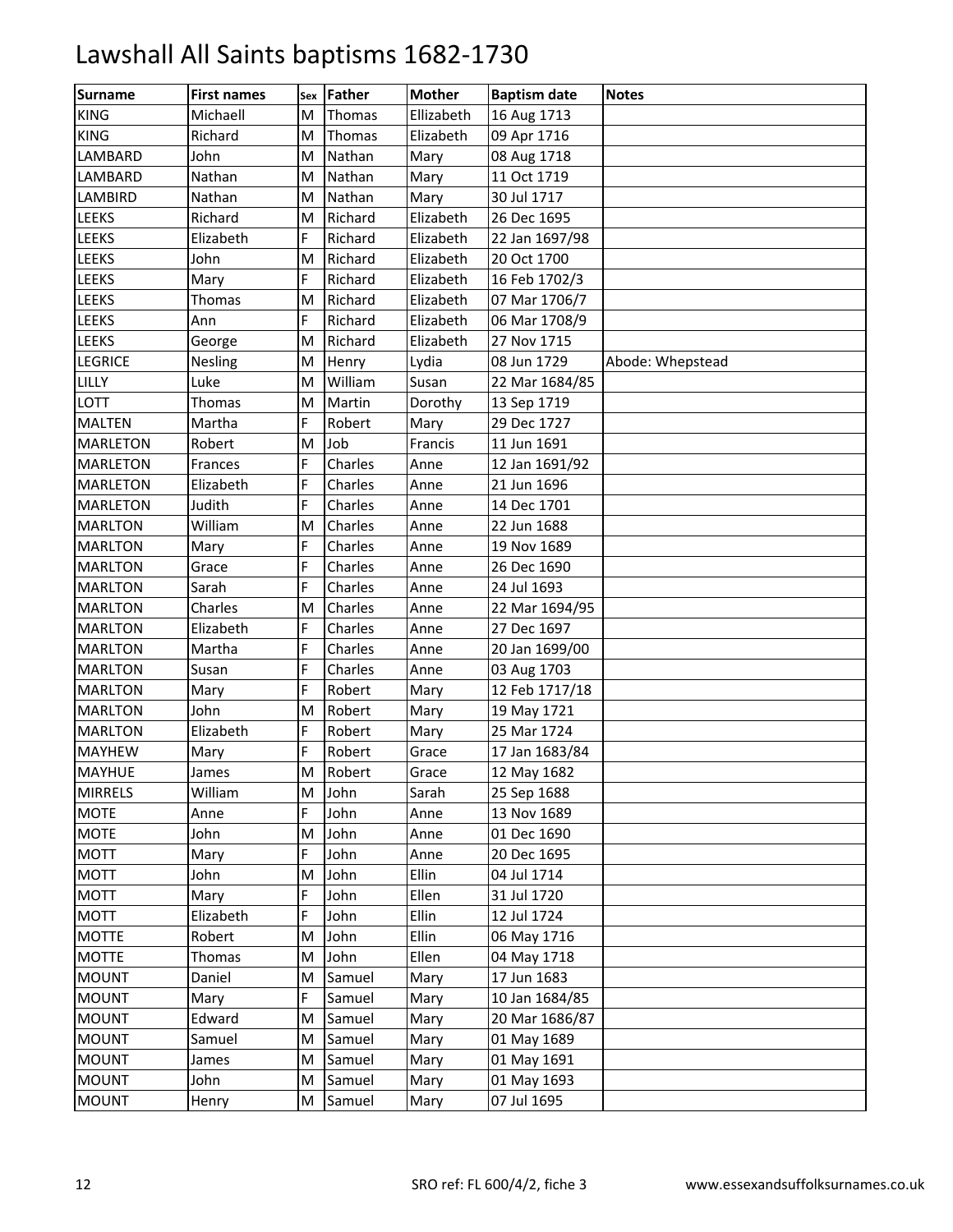| <b>Surname</b>   | <b>First names</b>    | Sex | Father  | <b>Mother</b> | <b>Baptism date</b> | <b>Notes</b>                                 |
|------------------|-----------------------|-----|---------|---------------|---------------------|----------------------------------------------|
| <b>MOUNT</b>     | Sarah                 | E   | Samuel  | Mary          | 08 Mar 1697/98      |                                              |
| <b>MURRILL</b>   | Mary                  | F   | John    | Sarah         | 14 Feb 1692/93      |                                              |
| <b>MURRILL</b>   | Richard               | M   | John    | Sarah         | 26 Mar 1695         |                                              |
| <b>MURRILL</b>   | Thomas                | M   | John    | Sarah         | 04 Nov 1696         |                                              |
| <b>MURRILL</b>   | <b>Richard Richer</b> | M   | John    | Sarah         | 13 Jun 1699         |                                              |
| <b>MURRILL</b>   | Charles               | M   | John    | Sarah         | 09 Mar 1700/1       |                                              |
| <b>MURRILLS</b>  | John                  | M   | John    | Sarah         | 23 Nov 1686         |                                              |
| <b>MURRILLS</b>  | Sarah                 | E.  | John    | Sarah         | 11 Nov 1690         |                                              |
| <b>MURTON</b>    | Henry                 | M   | Henry   | Mary          | 16 Mar 1698/99      |                                              |
| <b>MURTON</b>    | John                  | M   | Henry   | Mary          | 25 Nov 1701         |                                              |
| <b>NORMAN</b>    | Robert                | м   | Robert  | Elizabeth     | 06 Oct 1692         |                                              |
| <b>NORMAN</b>    | Sarah                 | F   | Simon   | Sarah         | 19 Jun 1694         |                                              |
| <b>NORMAN</b>    | Simon                 | M   | Simon   | Sarah         | 21 May 1696         |                                              |
| <b>NORMAN</b>    | John                  | M   | Robert  | Elizabeth     | 27 Oct 1696         |                                              |
| <b>NORMAN</b>    | Alice                 | E.  | Simon   | Sarah         | 31 Mar 1698         |                                              |
| <b>NORMAN</b>    | Mary                  | F   | Simon   | Sarah         | 19 Dec 1700         |                                              |
| <b>NORMAN</b>    | Abraham               | M   | Simon   | Sarah         | 26 Dec 1702         |                                              |
| <b>NORMAN</b>    | Robert                | м   | Simon   | Sarah         | 19 Jun 1712         |                                              |
| <b>NORMOND</b>   | Elizabeth             | E.  | Simon   | Sarah         | 15 Feb 1708/9       |                                              |
| <b>NUN</b>       | Mary                  | E.  | William | Alice         | 27 Nov 1686         |                                              |
| <b>NUN</b>       | John                  | M   | Hugh    | Rebekah       | 10 Sep 1690         |                                              |
| <b>NUN</b>       | Elizabeth             | F   | William | Elizabeth     | 10 Mar 1692/93      |                                              |
| <b>NUN</b>       | William               | M   | William | Elizabeth     | 26 Apr 1694         |                                              |
| <b>NUN</b>       | Thomas                | M   | William | Elizabeth     | 16 Feb 1695/96      |                                              |
| <b>NUN</b>       | Robert                | M   | Robert  | Elizabeth     | 08 May 1701         |                                              |
| <b>NUN</b>       | Thomas                | M   | Robert  | Elizabeth     | 24 Nov 1702         |                                              |
| <b>NUN</b>       | Hannah                | F.  | William | Elizabeth     | 26 Aug 1703         |                                              |
| <b>NUNN</b>      | Mary                  | E.  | Thomas  | Alice         | 13 Dec 1683         |                                              |
| <b>NUNN</b>      | John                  | M   | Philip  | Mary          | 05 Sep 1686         |                                              |
| <b>OLLEY</b>     | George                | M   | George  | Rose          | 10 Dec 1682         |                                              |
| OLLEY            | Martha                | Ë   | George  | Rose          | 19 Oct 1684         |                                              |
| ONGLES           | Robert                | M   | Henery  | Margaret      | 16 Oct 1726         |                                              |
| <b>ORBEL</b>     | Margreat              | F   | Walter  | Mary          | 25 Mar 1718         | Abode: Staningfield                          |
| ORBELL           | William               | M   | William | Sarah         | 07 Sep 1699         | Abode: Hawstead                              |
| ORBELL           | James                 | M   | William | Sarah         | 05 Mar 1712/13      |                                              |
| ORBELL           | Mary                  | F.  | Walter  | Mary          | 23 Apr 1713         |                                              |
| ORBLE            | Ambrose               | M   | William | Sarah         | 22 Feb 1704/5       |                                              |
| PAGE             | William               | M   | William | Mary          | 17 Mar 1694/95      |                                              |
| PAIN             | George                | M   | Abraham | Mary          | * Apr 1683          | Day of baptism unclear.                      |
| PAIN             | John                  | M   | John    | Mary          | 21 Jul 1700         |                                              |
| PAR*             | Elizabeth             | F   | John    | Priscilla     | 05 Mar 1712/13      | End of surname unclear. Parker or<br>Parsey? |
| <b>PARKER</b>    | Mary                  | F   | John    | Priscilla     | 30 Jan 1714/15      |                                              |
| <b>PARKER</b>    | John                  | M   | John    | Prisclla      | 29 Sep 1717         |                                              |
| PARSEY           | Thomas                | M   | John    | Mary          | 05 Jun 1718         |                                              |
| <b>PARSEY</b>    | James                 | M   | John    | Mary          | 14 Jun 1720         |                                              |
| <b>PARTREDGE</b> | John                  | М   | John    | Anamiriah     | 12 Oct 1727         |                                              |
| <b>PARTRIDGE</b> | Isaac                 | М   | John    | Ann           | 12 Apr 1730         |                                              |
| <b>PAYN</b>      | Abraham               | M   | Abraham | Mary          | 01 May 1687         |                                              |
|                  |                       |     |         |               |                     |                                              |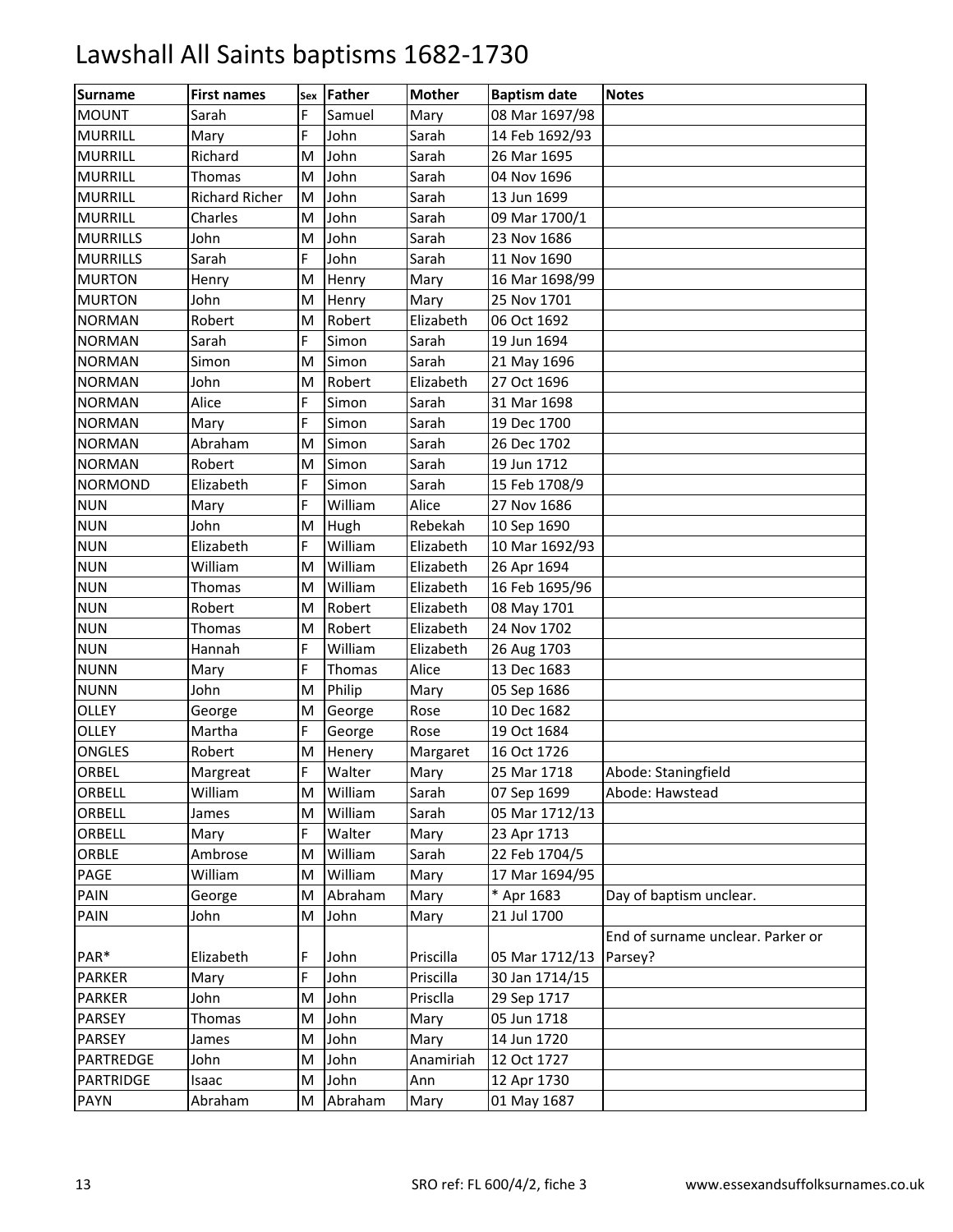| Surname         | <b>First names</b> | Sex | Father  | <b>Mother</b>   | <b>Baptism date</b>          | <b>Notes</b>            |
|-----------------|--------------------|-----|---------|-----------------|------------------------------|-------------------------|
| <b>PAYN</b>     | Grace              | F   | Abraham | Mary            | 20 Mar 1688/89               |                         |
| <b>PAYN</b>     | Adam               | M   | John    | Mary            | 01 Apr 1698                  |                         |
| <b>PAYNE</b>    | Thomas             | M   | Thomas  | Mary            | 10 Dec 1683                  |                         |
| <b>PHARRO</b>   | Roger              | M   | Roger   | Sarah           | 21 Feb 1685/86               |                         |
| PLUM            | George             | M   | William | Anne            | 21 Nov 1686                  |                         |
|                 | Sarah              |     |         |                 |                              |                         |
| PLUM            | Hayward            | F   |         | Rebakah         | 10 Mar 1688/89 Base daughter |                         |
| <b>PLUM</b>     | Edmund             | M   | Edmund  | Elizabeth       | 04 Dec 1690                  |                         |
| PLUM            | Elizabeth          | F.  | Edmund  | Elizabeth       | 19 Mar 1692/93               |                         |
| PLUM            | Mary               | F   | Robert  | Mary            | 11 Oct 1705                  |                         |
| <b>PLUM</b>     | Robert             | M   | Robert  | Mary            | 07 Mar 1706/7                |                         |
| PLUM            | Edmund             | M   | Edmund  | Christian       | 01 Jan 1718/19               |                         |
| <b>PLUMB</b>    | Robert             | M   | Willm.  | Anne            | 20 May 1682                  |                         |
| <b>PLUMB</b>    | Rose               | F.  | William | Anne            | 12 Jul 1684                  |                         |
| <b>PLUME</b>    | John               | M   | Robert  | Mary            | 05 Jun 1713                  |                         |
| PLUMM           | Elizabeth          | F   | Edmund  | Christian       | 12 Feb 1721/22               |                         |
| PLUMM           | Christian          | F   | Edmund  | Christian       | 15 Oct 1723                  |                         |
| <b>POLLEY</b>   | Mary               | Ė   | Isaac   | Dinah           | 06 Jan 1710/11               |                         |
| <b>POLLEY</b>   | John               | M   | Isaac   | Dinah           | 07 Jun 1713                  |                         |
| <b>POLLEY</b>   | John               | M   | Isaac   | Dinah           | 19 Feb 1714/15               |                         |
| <b>PONG</b>     | Margaret           | F   | James   | Sarah           | 20 Mar 1719/20               |                         |
| <b>PONG</b>     | James              | M   | James   | Sarah           | 07 Apr 1723                  |                         |
| <b>PONG</b>     | Sarah              | F   | James   | Sarah           | 27 Jun 1725                  |                         |
| <b>POTTER</b>   | Hannah             | F   | John    | Hannah          | 18 Oct 1702                  |                         |
| <b>POTTER</b>   | Mary               | F   | John    | Hannah          | 12 Mar 1703/4                |                         |
| <b>POTTER</b>   | John               | M   | John    | Hannah          | 23 Aug 1705                  |                         |
| <b>POTTER</b>   | Robert             | M   | John    | Hannah          | 18 Aug 1706                  |                         |
| <b>POTTER</b>   | Mary               | Ė   | John    | Hannah          | 14 Feb 1709/10               |                         |
| <b>POTTER</b>   | John               | M   | John    | Hannah          | 22 Jan 1711/12               |                         |
| <b>PRATT</b>    | Zacharias          | M   |         | Ann             | 22 Jan 1725/26               | Base. Abode: Rougham    |
| <b>RAINOLD</b>  | Sarah              | F   | Henry   | Sarah           | 31 Jan 1693/94               |                         |
| <b>RAINOLDS</b> | Sarah              | F   | Francis | <b>Bridget</b>  | 16 Jun 1684                  |                         |
| <b>RAINOLDS</b> | Mary               | F   | Francis | <b>Bridget</b>  | 15 Nov 1686                  |                         |
| <b>RAINOLDS</b> | Francis            | M   | Francis | <b>Bridget</b>  | 27 May 1689                  |                         |
| <b>RATLEY</b>   | William            | M   |         | Mary            | 14 Jul 1723                  | Base                    |
| <b>RAYNOLDS</b> | Robert             | M   | Robert  | Sarah           | 11 Apr 1708                  |                         |
| <b>RAYNOLDS</b> | Lydia              | F   | Robert  | <b>Barbara</b>  | 03 Feb 1709/10               |                         |
| <b>RAYNOLDS</b> | Robert             | M   | Robert  | Mary            | 09 Oct 1720                  |                         |
| <b>REDNALL</b>  | Elizabeth          | F   | John    | Elizabeth       | 05 Jun 1687                  | Abode: Hartest          |
| <b>REYNOLD</b>  | Barbara            | F   | Robert  | Barbara         | 26 Mar 1703                  |                         |
| <b>REYNOLDS</b> | Elizabeth          | F   | Francis | <b>Bridgitt</b> | * Nov 1682                   | Day of baptism unclear. |
| <b>REYNOLDS</b> | Robert             | M   | Robert  | <b>Barbara</b>  | 09 Apr 1699                  |                         |
| <b>ROLFE</b>    | Elizabeth          | F   | Robert  | Elizabeth       | 20 Sep 1695                  |                         |
| <b>ROLFE</b>    | Georg              | M   | John    | Anne            | 31 Jan 1702/3                |                         |
| <b>ROLFE</b>    | Martha             | F.  | Robert  | Martha          | 07 Feb 1702/3                |                         |
| <b>ROLPH</b>    | Robert             | M   | George  | Elizabeth       | 22 Oct 1685                  |                         |
| <b>ROLPH</b>    | Robert             | M   | Robert  | Mary            | 22 Nov 1686                  |                         |
| <b>ROLPH</b>    | Mary               | F   | Robert  | Mary            | 09 Dec 1688                  |                         |
| <b>ROLPH</b>    | Anne               | F.  | Robert  | Mary            | 21 Feb 1689/90               |                         |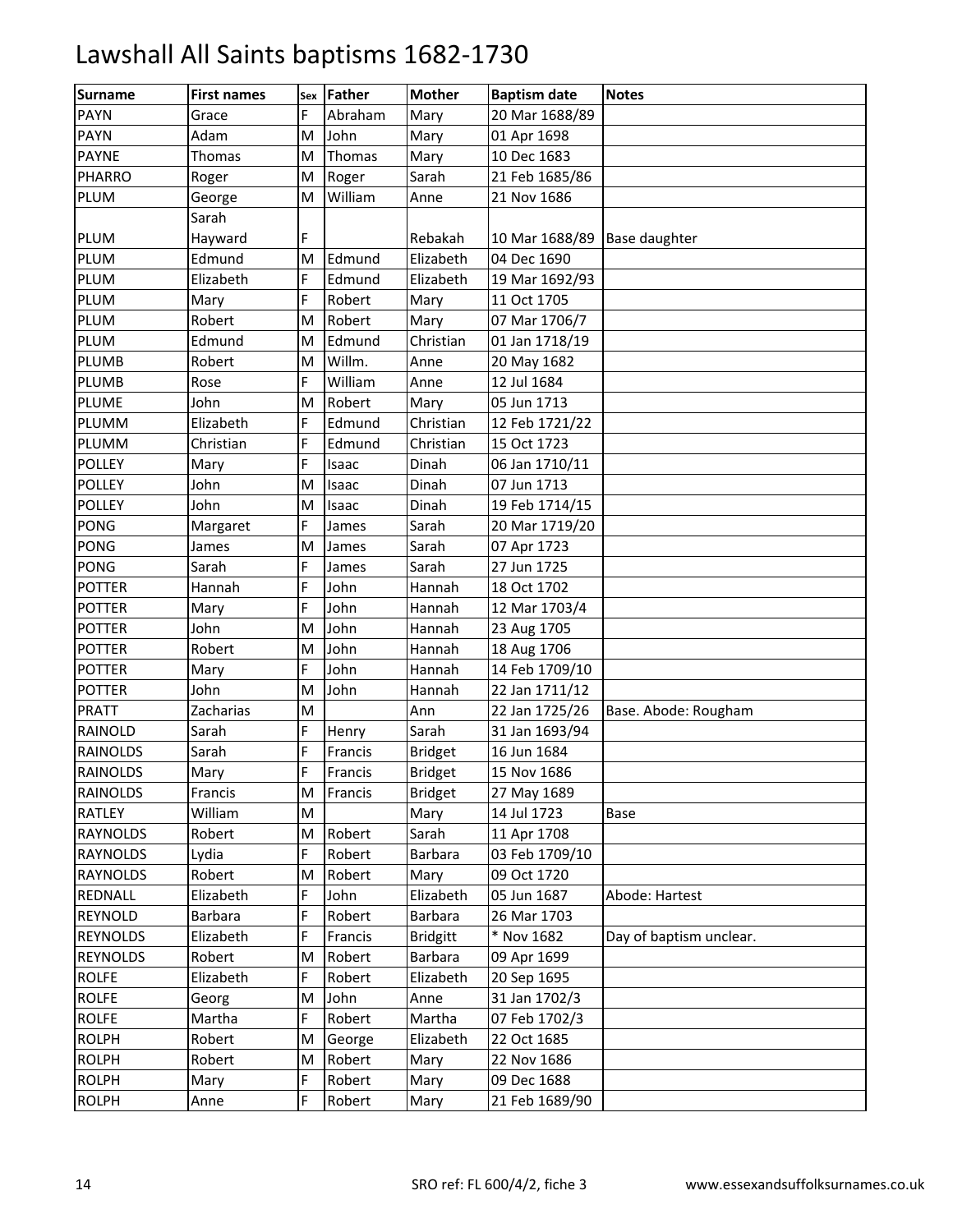| <b>Surname</b> | <b>First names</b> | Sex | Father  | <b>Mother</b> | <b>Baptism date</b> | <b>Notes</b>                        |
|----------------|--------------------|-----|---------|---------------|---------------------|-------------------------------------|
| <b>ROLPH</b>   | George             | M   | Robert  | Mary          | 06 Feb 1691/92      |                                     |
| <b>ROLPH</b>   | John               | M   | Robert  | Martha        | 14 Jan 1699/00      |                                     |
| <b>ROLPH</b>   | John               | M   | John    | Anne          | 02 Mar 1700/1       |                                     |
| <b>ROLPH</b>   | John               | M   | Robert  | Martha        | 10 Mar 1700/1       |                                     |
| <b>ROLPH</b>   | Ann                | E.  | John    | Ann           | 06 Apr 1704         |                                     |
| <b>ROLPH</b>   | Mary               | F   | John    | Ann           | 12 May 1706         |                                     |
| <b>ROLPH</b>   | Sarah              | F   | Robert  | Martha        | 19 May 1706         |                                     |
| <b>ROLPH</b>   | Elizabeth          | F.  | John    | Ann           | 06 Aug 1707         |                                     |
| <b>ROLPH</b>   | Thomas             | M   | Robert  | Martha        | 11 Apr 1708         |                                     |
| <b>ROLPH</b>   | Robert             | M   | Robert  | Ann           | 26 Aug 1708         |                                     |
|                |                    |     |         |               |                     |                                     |
| <b>ROLPH</b>   | Richard            | M   | Robert? | Martha        | 20 Jul 1709         | Written very small and squashed in. |
| <b>ROLPH</b>   | Mary               | F.  | John    | Mary          | 08 Aug 1710         |                                     |
| <b>ROLPH</b>   | John               | M   | Robert  | Ann           | 04 Feb 1710/11      |                                     |
| <b>ROLPH</b>   | Martha             | E.  | John    | Mary          | 26 Mar 1712         |                                     |
| <b>ROLPH</b>   | Mary               | F   | Robert  | Martha        | 04 Jan 1712/13      |                                     |
| <b>ROLPH</b>   | Ann                | F   | Robert  | Ann           | 18 Jan 1712/13      |                                     |
| <b>ROLPH</b>   | Ann                | E.  | Robert  | Ann           | 21 Mar 1713/14      |                                     |
| <b>ROLPH</b>   | Sarah              | E.  | John    | Mary          | 30 Apr 1714         |                                     |
| <b>ROLPH</b>   | Barbara            | Ë   | Robert  | Martha        | 12 Dec 1714         |                                     |
| <b>ROLPH</b>   | Robert             | M   | Robert  | Ann           | 02 Oct 1715         |                                     |
| <b>ROLPH</b>   | Elizabeth          | F   | Robert  | Ann           | 12 Feb 1715/16      |                                     |
| <b>ROLPH</b>   | <b>Bridgett</b>    | F.  | John    | Mary          | 28 Oct 1716         |                                     |
| <b>ROLPH</b>   | Hannah             | E   | Robert  | Martha        | 06 Jan 1716/17      |                                     |
| <b>ROLPH</b>   | Ann                | Ë   | Robert  | Ann           | 03 Feb 1716/17      |                                     |
| <b>ROLPH</b>   | Martha             | E   | Robert  | Martha        | 20 Oct 1718         |                                     |
| <b>ROLPH</b>   | Mary               | F   | Robert  | Ann           | 30 Nov 1718         |                                     |
| <b>ROLPH</b>   | George             | M   | Robert  | Ann           | 01 Jan 1718/19      |                                     |
| <b>ROLPH</b>   | George             | M   | Robert  | Ann           | 10 Jan 1719/20      |                                     |
| <b>ROLPH</b>   | William            | M   | Robert  | Ann           | 24 Apr 1720         |                                     |
| <b>ROLPH</b>   | Sarah              | F   | Robert  | Ann           | 29 Jul 1722         |                                     |
| <b>ROLPH</b>   | John               | M   | Robert  | Ann           | 26 Aug 1722         |                                     |
| <b>ROLPH</b>   | Mary               | F   | Robert  | Ann           | 20 Apr 1724         |                                     |
| <b>ROLPH</b>   | Mary               | F   | Robert  | Ann           | 28 Nov 1725         |                                     |
| <b>ROLPH</b>   | Ester              | F   | John    | Mary          | 24 Apr 1726         |                                     |
| <b>ROLPH</b>   | Mary               | F   | Robert  | Ann           | 12 Oct 1728         |                                     |
| <b>ROOT</b>    | Margery            | F   | Edward  | Margery       | 20 May 1714         |                                     |
| <b>ROOT</b>    | Hannah             | F   | Edward  | Margery       | 23 Sep 1716         |                                     |
| <b>ROOT</b>    | Edward             | M   | Edward  | Margery       | 14 Dec 1718         |                                     |
| <b>ROOT</b>    | George             | M   | Edward  | Margery       | 08 Oct 1721         |                                     |
| <b>ROOT</b>    | John               | M   | Edward  | Margery       | 11 Oct 1724         |                                     |
| <b>ROOT</b>    | Daniell            | M   | Edward  | Margery       | 30 Nov 1727         |                                     |
| <b>SACKER</b>  | John               | M   | Henry   | Frances       | 10 Nov 1719         |                                     |
| <b>SACKER</b>  | John               | M   | Henry   | Frances       | 16 Oct 1721         |                                     |
| SADLER         | Francis            | M   | Henry   | Frances       | 05 Mar 1722/23      |                                     |
| SCOT           | Anne               | F   | John    | Elizabeth     | 01 Feb 1688/89      |                                     |
| <b>SECKER</b>  | Henry              | M   | Henry   | Frances       | 14 May 1709         |                                     |
| <b>SECKER</b>  | Ann                | F   | Henry   | Frances       | 15 Feb 1710/11      | Abode: Bury St. Edmunds             |
| <b>SECKER</b>  | Thomas             | M   | Henery  | Frances       | 14 Jun 1713         |                                     |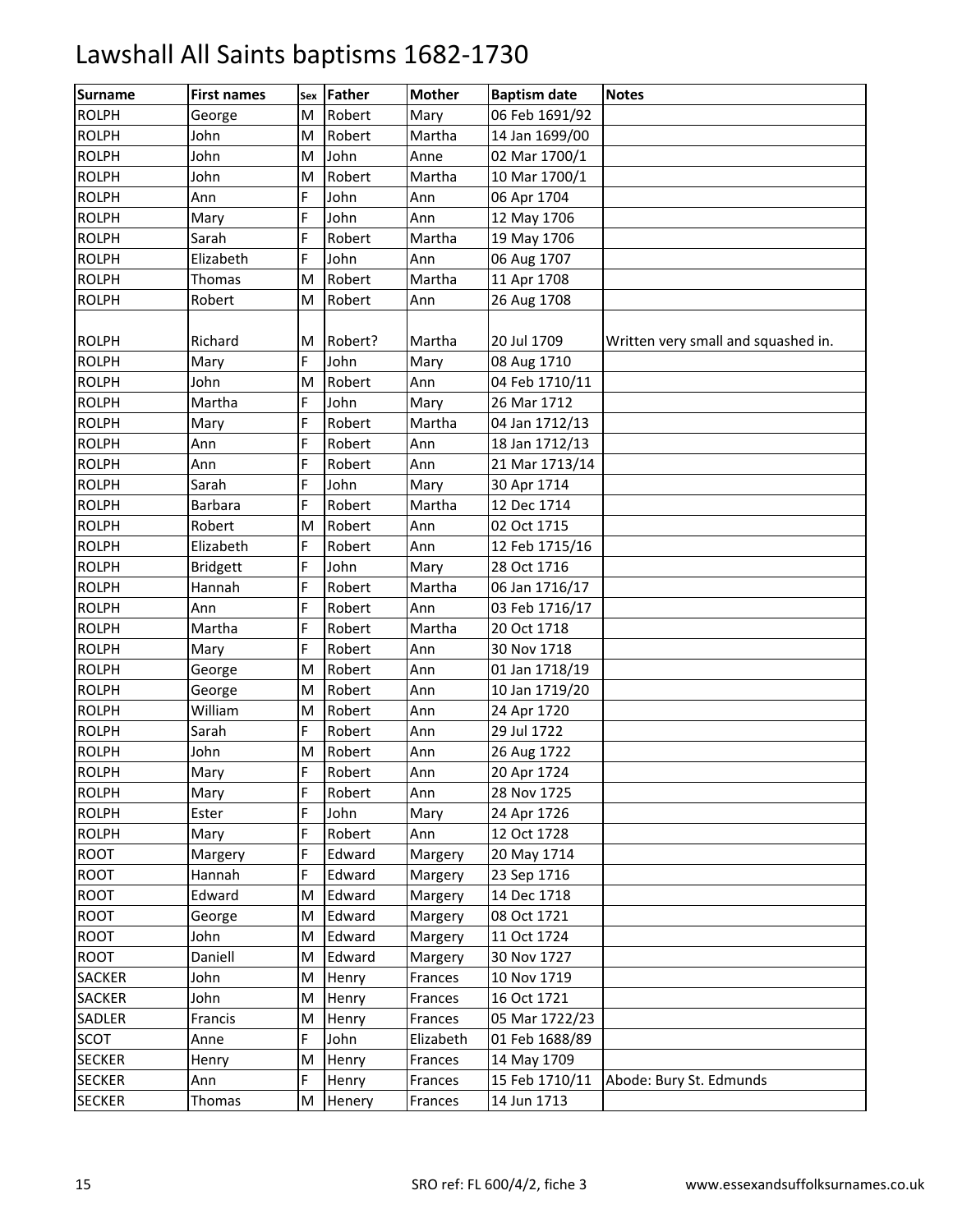| <b>Surname</b>  | <b>First names</b> | Sex | Father  | <b>Mother</b> | <b>Baptism date</b> | <b>Notes</b>                    |
|-----------------|--------------------|-----|---------|---------------|---------------------|---------------------------------|
| <b>SECKER</b>   | Susanna            | E.  | Henry   | Frances       | 15 Jun 1715         |                                 |
| <b>SHELLVER</b> | Susan              | Ë   | John    | Margaret      | 05 Nov 1713         |                                 |
| <b>SHELLVER</b> | Elizabeth          | F   | John    | Margreat      | 03 Jun 1716         |                                 |
| <b>SHELLVER</b> | John               | M   | John    | Margaret      | 21 Sep 1718         |                                 |
| <b>SHELLVER</b> | Daniel             | M   | Roger   | Elizabeth     | 08 Mar 1720/21      |                                 |
| <b>SHELLVER</b> | Betty              | F.  | Roger   | Elizabeth     | 30 Dec 1722         |                                 |
| <b>SHELLVER</b> | Sarah              | F   | Roger   | Elizabeth     | 04 Oct 1724         |                                 |
| <b>SHELLVER</b> | Daniell            | M   | Roger   | Elizabeth     | 30 Nov 1727         |                                 |
| <b>SHELLY</b>   | William            | м   | William | Elizabeth     | 29 Jul 1716         |                                 |
| <b>SHELVER</b>  | Martha             | E.  | Daniel  | Elizebeth     | 08 Sep 1689         |                                 |
| <b>SHELVER</b>  | Joseph             | M   | Daniel  | Elizabeth     | 29 Jan 1690/91      |                                 |
| <b>SHELVER</b>  | Robert             | M   | Daniell | Elizabeth     | 14 Sep 1692         |                                 |
| <b>SHELVER</b>  | Abraham            | M   | Daniel  | Elizabeth     | 14 Jan 1693/94      |                                 |
| <b>SHELVER</b>  | Benjamin           | M   | Daniel  | Elizabeth     | 18 Jul 1695         |                                 |
|                 |                    |     |         |               |                     | Charles & William, twin sons of |
| <b>SHELVER</b>  | Charles            | M   | Daniel  | Elizabeth     | 27 Nov 1696         | (baptised on different days)    |
|                 |                    |     |         |               |                     | Charles & William, twin sons of |
| <b>SHELVER</b>  | William            | М   | Daniel  | Elizabeth     | 10 Dec 1696         | (baptised on different days)    |
| <b>SHELVER</b>  | Sarah              | E.  | Daniel  | Elizabeth     | 19 Sep 1700         |                                 |
| <b>SHELVER</b>  | Elizabeth          | E.  | William | Elizabeth     | 01 Jan 1726/27      | Abode: Hulford?                 |
| <b>SILLETT</b>  | Margaret           |     |         | Margaret      | 12 Apr 1719         | Base child                      |
| <b>SIMPSON</b>  | Frances            | F   | George  | Mary          | 22 Jun 1682         |                                 |
| <b>SIMPSON</b>  | George             | M   | George  | Mary          | 18 May 1684         |                                 |
| <b>SIMPSON</b>  | Margaret           | E.  | George  | Mary          | 20 Feb 1686/87      |                                 |
| <b>SIMPSON</b>  | Joseph             | M   | George  | Audry         | 04 Nov 1694         |                                 |
| <b>SIMPSON</b>  | Anne               | F.  | Thomas  | <b>Bettey</b> | 17 Jun 1695         |                                 |
| <b>SIMPSON</b>  | George             | M   | George  | Audry         | 16 Jan 1700/1       |                                 |
| <b>SIMPSON</b>  | Richard            | M   | George  | Audry         | 28 Oct 1705         |                                 |
| <b>SMITH</b>    | Robert             | M   | Robert  | Elizabeth     | 08 Mar 1684/85      |                                 |
| <b>SMITH</b>    | Elizabeth          | E.  | Robert  | Elizabeth     | 19 Sep 1686         |                                 |
| <b>SMITH</b>    | Mary               | F   | Robert  | Mary          | 25 Sep 1686         |                                 |
| <b>SMITH</b>    | Mary               | Ë   | Robert  | Mary          | 06 Sep 1687         |                                 |
| <b>SMITH</b>    | Elizabeth          | F   | Robert  | Mary          | 20 Sep 1688         |                                 |
| <b>SMITH</b>    | Thomas             | М   | Robert  | Elizabeth     | 13 Jan 1688/89      |                                 |
| <b>SMITH</b>    | Robert             | M   | Robert  | Mary          | 27 Nov 1690         |                                 |
| <b>SMITH</b>    | Susan              | F   | Robert  | Elizabeth     | 26 Dec 1690         |                                 |
| <b>SMITH</b>    | Elizabeth          | F   | Robert  | Mary          | 27 Apr 1694         |                                 |
| <b>SMITH</b>    | John               | M   | Robert  | Mary          | 20 Jun 1695         |                                 |
| <b>SMITH</b>    | Martha             | F   | Robert  | Elizabeth     | 05 Jul 1696         |                                 |
| <b>SMITH</b>    | George             | M   | John    | Elizabeth     | 21 Feb 1696/97      |                                 |
| <b>SMITH</b>    | John               | M   | John    | Elizabeth     | 16 Oct 1698         |                                 |
| <b>SMITH</b>    | Thomas Lyster      | M   |         | Honour        | 21 Apr 1700         | Base son                        |
| <b>SMITH</b>    | George             | M   | John    | Elizabeth     | 06 May 1701         |                                 |
| <b>SMITH</b>    | Anthony            | M   | John    | Elizabeth     | 20 Feb 1702/3       |                                 |
| <b>SMITH</b>    | Betty              | F   | John    | Elizabeth     | 06 Apr 1704         |                                 |
| <b>SMITH</b>    | Mary               | F   | John    | Elizabeth     | 21 Feb 1706/7       |                                 |
| <b>SMITH</b>    | Henry              | M   | John    | Elizabeth     | 14 Jun 1710         |                                 |
| <b>SMITH</b>    | Robert             | M   | John    | Ellizabeth    | 21 Mar 1713/14      |                                 |
| <b>SMITH</b>    | Edward             | M   | Edward  | Margeat       | 29 Apr 1714         |                                 |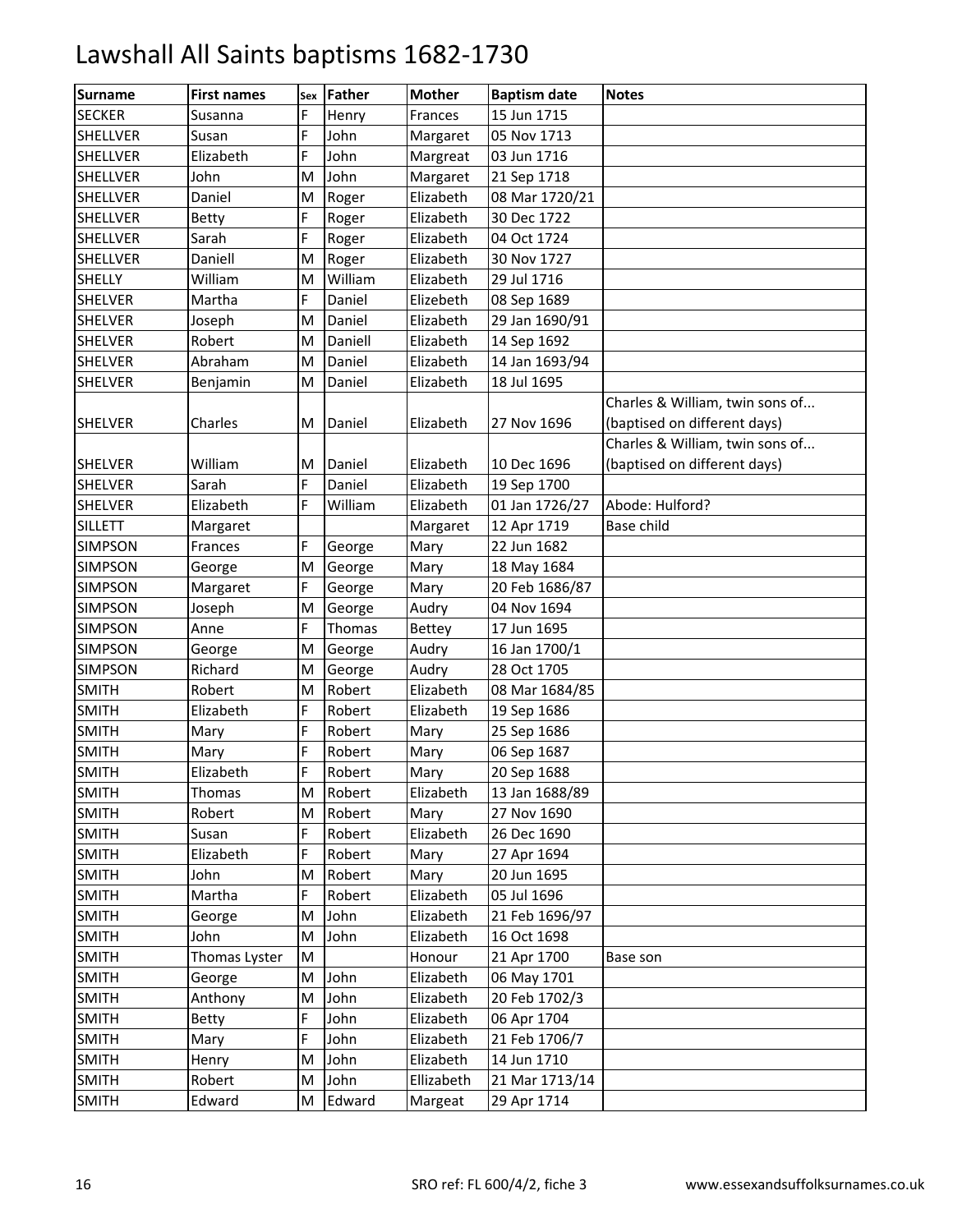| <b>Surname</b> | <b>First names</b> | Sex | <b>Father</b> | <b>Mother</b> | <b>Baptism date</b> | <b>Notes</b>                                 |
|----------------|--------------------|-----|---------------|---------------|---------------------|----------------------------------------------|
| <b>SMITH</b>   | John               | M   | Edward        | Margreat      | 18 Oct 1715         |                                              |
| <b>SMITH</b>   | Elizabeth          | F   | Thomas        | Elizabeth     | 13 Jul 1716         |                                              |
| <b>SMITH</b>   | Ann                | F   | John          | Elizabeth     | 15 Jun 1717         |                                              |
| <b>SMITH</b>   | Sarah              | E.  | Thomas        | Elizabeth     | 26 Dec 1717         |                                              |
| <b>SMITH</b>   | Aython             | M   | Edward        | Margreat      | 13 Mar 1717/18      |                                              |
| <b>SMITH</b>   | Mary               | F.  | Thomas        | Elizabeth     | 20 Nov 1719         |                                              |
| <b>SMITH</b>   | Margaret           | F   | Edward        | Mary          | 10 Dec 1719         |                                              |
| <b>SMITH</b>   | William            | M   | Edward        | Margaret      | 14 Aug 1723         |                                              |
| <b>SMITH</b>   | Ann                | E.  | Edward        | Margaret      | 08 Jul 1725         |                                              |
| <b>SPARK</b>   | Mary               | F.  |               | Sarah         | 01 Jun 1707         | Base daughter of Sarah Spark, widow          |
| <b>SPARK</b>   | Elizabeth          | F   | John          | Sarah         | 26 Apr 1713         | Base daughter of John Green & Sarah<br>Spark |
| SPARROW        | Sarah              | F   | John          | Sarah         | 29 Jan 1688/89      |                                              |
| SPARROW        | Anne               | E.  | John          | Sarah         | 17 Mar 1690/91      |                                              |
| SPARROW        | Elizabeth          | F.  | John          | Sarah         | 23 May 1695         |                                              |
| SPARROW        | Samuell            | M   | Samuell       | Mary          | 16 Mar 1726/27      |                                              |
| <b>SPEAR</b>   | John               | M   | John          | Elizabeth     | 17 Dec 1693         |                                              |
| <b>SPEER</b>   | William            |     | John          | Elizabeth     | 24 May 1704         | William & Elizabeth, twins of                |
| <b>SPEER</b>   | Elizabeth          |     | John          | Elizabeth     | 24 May 1704         | William & Elizabeth, twins of                |
| <b>SPEER</b>   | William            | M   | John          | Elizabeth     | 08 Jan 1706/7       |                                              |
| <b>STARN</b>   | Abraham            | M   | John          | Mary          | 24 Jul 1704         |                                              |
| <b>STEARN</b>  | Samuel             | M   | Samuel        | Mary          | 22 Oct 1693         |                                              |
| <b>STEARN</b>  | George             | M   | Samuel        | Mary          | 30 Dec 1694         |                                              |
| <b>STEARN</b>  | Samuel             | M   | Samuel        | Mary          | 12 Apr 1696         |                                              |
| <b>STEARN</b>  | Elizabeth          | E.  | Samuel        | Mary          | 15 Dec 1700         |                                              |
| <b>STEARN</b>  | Mary               | F   | John          | Mary          | 22 Aug 1706         |                                              |
| <b>STEED</b>   | Susanna            | F   | Thomas        | Susan         | 20 Jan 1729/30      |                                              |
| <b>STERN</b>   | Mary               | E.  | Abraham       | Mary          | 24 Feb 1683/84      |                                              |
| <b>STERN</b>   | Dorothy            | F   | Abraham       | Mary          | 22 Nov 1685         |                                              |
| <b>STERN</b>   | Mary               | E.  | Samuel        | Mary          | 21 Nov 1697         |                                              |
| <b>STEWARD</b> | Robert             | M   | Robert        | Mary          | 29 Aug 1708         |                                              |
| <b>STEWARD</b> | John               | M   | Robert        | Mary          | 16 Sep 1711         |                                              |
| <b>STEWARD</b> | Thomas             | М   | Robert        | Mary          | 07 Dec 1712         |                                              |
| <b>STEWARD</b> | Mary               | F   | Robert        | Mary          | 14 Feb 1713/14      |                                              |
| <b>STEWARD</b> | Elizabeth          | F   | Robert        | Mary          | 16 Sep 1716         |                                              |
| <b>STEWARD</b> | Mary               | F   | Robert        | Mary          | 29 Jun 1718         |                                              |
| <b>STEWARD</b> | Lydia              | F   | Robert        | Mary          | 13 Dec 1719         |                                              |
| <b>STEWARD</b> | Sarah              | F   | Robert        | Mary          | 12 Aug 1722         |                                              |
| <b>STEWARD</b> | Mary               | F   | Anthony       | Susan         | 07 Feb 1723/24      |                                              |
| <b>STEWARD</b> | Mary               | F   | David         | Elizabeth     | 02 Jul 1727         |                                              |
| <b>SUCKER</b>  | Mary               | Ë   | Hennery       | Frances       | 02 Mar 1726/27      |                                              |
| <b>TAYLER</b>  | Ann                | F   | John          | Sarah         | 11 May 1718         |                                              |
| <b>TAYLOR</b>  | William            | M   | John          | Sarah         | 03 Apr 1715         |                                              |
| <b>TAYLOR</b>  | Sarah              | E.  | John          | Sarah         | 21 Jan 1723/24      |                                              |
| <b>TAYLOR</b>  | James              | Μ   | Samuel        | Tabitha       | 20 Sep 1730         |                                              |
| <b>TURNER</b>  | Mary               | F   | Jonathan      | Rebecca       | 04 Sep 1691         |                                              |
| <b>TURNER</b>  | Elizabeth          | F   | Jonathan      | Rebeccah      | 15 Oct 1698         |                                              |
| <b>TURNER</b>  | Rebeccah           | F   | Jonathan      | Rebeccah      | 19 Nov 1702         |                                              |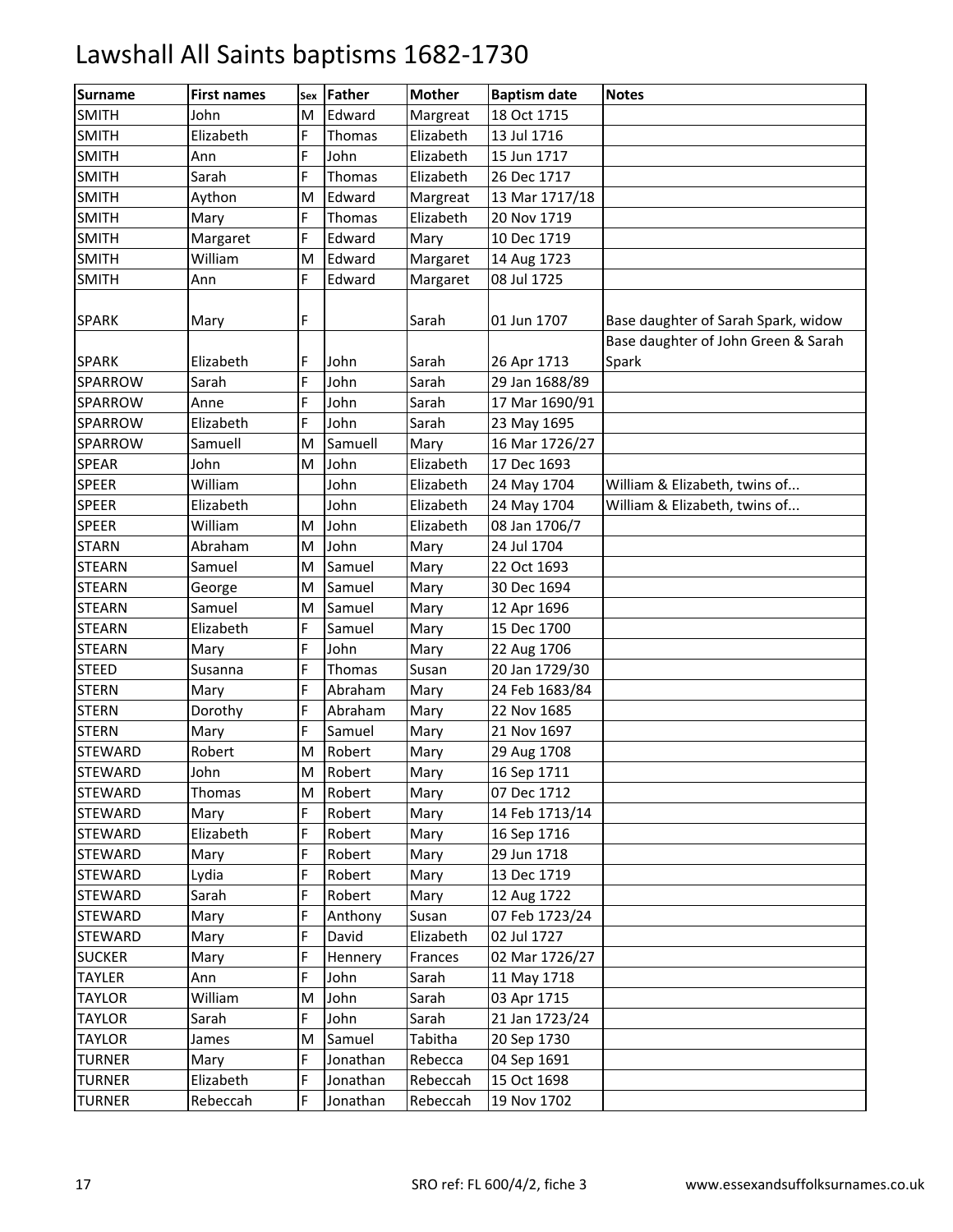| <b>Surname</b>   | <b>First names</b> | Sex | <b>Father</b> | <b>Mother</b> | <b>Baptism date</b> | <b>Notes</b>               |
|------------------|--------------------|-----|---------------|---------------|---------------------|----------------------------|
| <b>TURNER</b>    | Jonathan           | M   | Jonathan      | Mary          | 10 Aug 1720         |                            |
| <b>TURNER</b>    | William            | M   | Jonathan      | Mary          | 05 Sep 1722         |                            |
| <b>TURNER</b>    | Mary               | F   | Jonathan      | Mary          | 14 May 1724         |                            |
| <b>TURNER</b>    | Elizabeth          | F   | Jonathan      | Mary          | 27 Feb 1725/26      |                            |
| <b>TURNER</b>    | Phillip            | M   | Jonathan      | Mary          | 14 Oct 1728         |                            |
| <b>UNDERWOOD</b> | Frances            | F   | John          | Mary          | 10 Apr 1683         |                            |
| <b>UNDERWOOD</b> | Luke               | M   | Luke          | Elizabeth     | 14 Feb 1688/89      |                            |
| <b>UNDERWOOD</b> | Samuel             | M   | Luke          | Elizabeth     | 13 Apr 1691         |                            |
| <b>UNDERWOOD</b> | William            | M   | Luke          | Elizabeth     | 13 Sep 1693         |                            |
| <b>UNDERWOOD</b> | John               | M   | Luke          | Elizabeth     | 08 Mar 1695/96      |                            |
| <b>UNDERWOOD</b> | George             | M   | Luke          | Elizabeth     | 02 Oct 1698         |                            |
| <b>UNDERWOOD</b> | Elizabeth          | F   | Luke          | Elizabeth     | 20 Jan 1699/00      |                            |
| <b>UNDERWOOD</b> | Elizabeth          | F.  | Luke          | Elizabeth     | 11 Apr 1703         |                            |
| <b>UNGLES</b>    | Henry              | M   | Henry         | Mary          | 15 Oct 1689         |                            |
| <b>UNGLES</b>    | Mary               | E.  | Henry         | Mary          | 17 Jun 1692         |                            |
| <b>UNGLES</b>    | Hannah             | F   | Henry         | Mary          | 12 Feb 1694/95      |                            |
| <b>UNGLES</b>    | Prudence           | Ë   | Henry         | Mary          | 28 Feb 1696/97      |                            |
| <b>UNGLES</b>    | Tabitha            | F   | Henry         | Mary          | 20 May 1699         |                            |
| <b>UNGLES</b>    | Elizabeth          | E.  | Henry         | Mary          | 29 Mar 1701         |                            |
| <b>UNGLES</b>    | Sarah              | E.  | Henry         | Mary          | 04 Feb 1703/4       |                            |
| <b>UNGLES</b>    | Henry              | M   | Henry         | Margreat      | 12 Jul 1715         | Henry & Margreat, twins of |
| <b>UNGLES</b>    | Margreat           | M   | Henry         | Margreat      | 12 Jul 1715         | Henry & Margreat, twins of |
| <b>UNGLES</b>    | Henry              | M   | Henry         | Margreat      | 14 Apr 1717         |                            |
| <b>UNGLES</b>    | John               | M   | Henry         | Margaret      | 03 Apr 1720         |                            |
| <b>UNGLES</b>    | Thomas             | M   | Henry         | Margaret      | 04 Aug 1723         |                            |
| <b>UNGLES</b>    | Samuel             | M   | Henry         | Margaret      | 03 Aug 1729         |                            |
| <b>VAROO</b>     | William            | M   | George        | <b>Betty</b>  | 20 Jan 1729/30      |                            |
| <b>VERO</b>      | George             | M   | William       | Rose          | 16 Apr 1695         |                            |
| <b>VINCEN</b>    | Mary               | E.  | James         | Ann           | 11 Feb 1729/30      |                            |
| <b>VINCON</b>    | John               | M   | James         | Ann           | 12 Oct 1727         |                            |
| <b>VINSON</b>    | Mary               | E.  | James         | Ann           | 14 Jun 1715         |                            |
| <b>VINSON</b>    | James              | M   | James         | Ann           | 05 Jun 1717         |                            |
| <b>VINSON</b>    | Ann                | F   | James         | Ann           | 11 May 1718         |                            |
| <b>VINSON</b>    | Henry              | М   | James         | Ann           | 01 Nov 1719         |                            |
| <b>VINSON</b>    | Ann                | F.  | James         | Ann           | 20 Jul 1722         |                            |
| <b>VINSON</b>    | Richard            | M   | James         | Ann           | 06 May 1726         |                            |
| WAER             | Jane               | F   | John          | Jane          | 29 Dec 1684         |                            |
| WAER             | John               | M   | John          | Jane          | 11 Apr 1687         |                            |
| WAER             | Alice              | F   | John          | Alice         | 02 Nov 1699         |                            |
| WAER             | Elizabeth          | F   | John          | Alice         | 16 Nov 1701         |                            |
| WAER             | Sarah              | F   | John          | Alice         | 24 Oct 1703         |                            |
| WAER             | Richard            | M   | John          | Alice         | 10 Jul 1709         |                            |
| WARREN           | John               | M   | John          | Elizabeth     | 17 Dec 1693         |                            |
| WARREN           | Eliza              | F.  | John          | Elizabeth     | 04 Apr 1696         |                            |
| <b>WARREN</b>    | Thomas             | M   | John          | Elizabeth     | 25 Dec 1698         |                            |
| <b>WENT</b>      | Mary               | F.  | John          | Mary          | 07 Jan 1695/96      |                            |
| <b>WENT</b>      | John               | M   | John          | Mary          | 04 Aug 1698         |                            |
| <b>WENT</b>      | Charles            | M   | John          | Mary          | 28 Jan 1700/1       |                            |
| <b>WENT</b>      | John               | M   | John          | Mary          | 27 Jan 1703/4       |                            |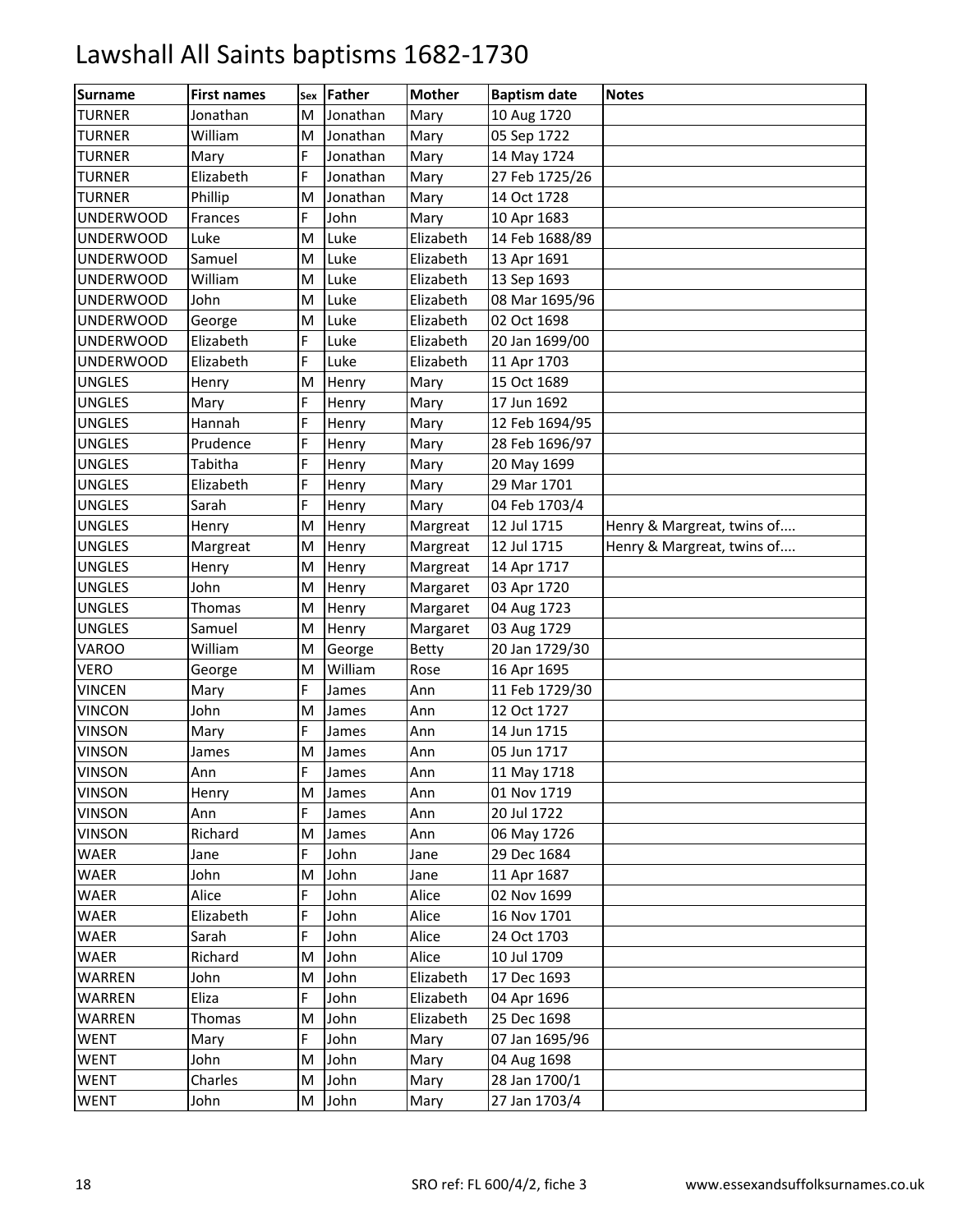| <b>Surname</b>    | <b>First names</b> | Sex | Father       | <b>Mother</b>   | <b>Baptism date</b> | <b>Notes</b> |
|-------------------|--------------------|-----|--------------|-----------------|---------------------|--------------|
| <b>WENT</b>       | <b>Benedictus</b>  | M   | John         | Mary            | 16 Jan 1706/7       |              |
| <b>WIFIN</b>      | Robert             | M   | Robert       | Mary            | 26 Apr 1706         |              |
| <b>WIFIN</b>      | Phillip            | M   | Robert       | Mary            | 25 Aug 1708         |              |
| WILLINGHAM        | Thomas             | M   | William      | Sarah           | 22 Mar 1685/86      |              |
| WILLINGHAM        | Sarah              | F.  | William      | Sarah           | 18 Nov 1689         |              |
| WILLINGHAM        | John               | M   | William      | Sarah           | 23 Feb 1690/91      |              |
| WILLINGHAM        | Thomas             | M   | William      | Sarah           | 10 Apr 1693         |              |
| <b>WILLINGHAM</b> | Sarah              | E.  | William      | Sarah           | 15 Jul 1694         |              |
| WILLINGHAM        | George             | M   | William      | Sarah           | 06 Jun 1697         |              |
| WILLINGHAM        | <b>Bridget</b>     | E.  | William      | Sarah           | 30 Apr 1699         |              |
| WILLINGHAM        | Susan              | F   | William      | Sarah           | 31 May 1702         |              |
| WILLINGHAM        | Elizabeth          | Ë   | William      | Sarah           | 19 Jan 1703/4       |              |
| <b>WILLINGHAM</b> | Ann                | E.  | William      | Sarah           | 10 Nov 1705         |              |
| WILLINGHAM        | Mary               | E.  | William      | Mary            | 26 Feb 1709/10      |              |
| WILLINGHAM        | James              | M   | William      | Mary            | 30 Sep 1711         |              |
| WILLINGHAM        | William            | M   | William      | Mary            | 14 Mar 1713/14      |              |
| WILLINGHAM        | Martha             | F.  | William      | Mary            | 21 Jun 1716         |              |
| <b>WILLINGHAM</b> | John               | M   | William      | Mary            | 11 Jan 1718/19      |              |
| WILLINGHAM        | Thomas             | M   | William      | Mary            | 01 Jan 1720/21      |              |
| WILLINGHAM        | Hannah             | E.  | William      | Mary            | 02 Jun 1725         |              |
| WILLINGHAM        | Ann                | F   | George       | Ann             | 12 Feb 1726/27      |              |
| <b>WILLIS</b>     | Alice              | Ë   | Ambrose      | <b>Bridgitt</b> | 16 Feb 1692/93      |              |
| <b>WILLIS</b>     | Robert             | M   | Robert       | Mary            | 15 Apr 1694         |              |
| <b>WILLIS</b>     | Ambrose            | M   | Ambrose      | <b>Bridgitt</b> | 21 Jul 1695         |              |
| <b>WILLIS</b>     | Mary               | E.  | Robert       | Mary            | 16 Feb 1695/96      |              |
| <b>WILLIS</b>     | Rose               | F   | Ambrose      | <b>Bridgitt</b> | 29 Nov 1696         |              |
| <b>WILLIS</b>     | Sarah              | Ë   | Robert       | Mary            | 04 Apr 1699         |              |
| <b>WILLIS</b>     | Elizabeth          | E.  | Robert       | Mary            | 31 Aug 1701         |              |
| <b>WILLIS</b>     | Mary               | E.  | Robert       | Mary            | 02 Dec 1716         |              |
| <b>WILLIS</b>     | Robert             | M   | Robert       | Mary            | 12 Oct 1718         |              |
| <b>WILLIS</b>     | Hannah             | F   | Robert       | Mary            | 03 Jun 1721         |              |
| WOLLEDG           | Luke               | M   | Luke         | Margaret        | 02 Jun 1706         |              |
| <b>WOLLEDG</b>    | Edward             | M   | <b>Isaac</b> | Margaret        | 07 Jun 1713         |              |
| <b>WOLLIDG</b>    | William            | M   | Isaac        | Margaret        | 11 Oct 1702         |              |
| <b>WOLLIDGE</b>   | Christian          | E.  | Isaac        | Margarett       | 06 Jan 1698/99      |              |
| <b>WOLLIDGE</b>   | Isaac              | M   | Isaac        | Margarett       | 18 Apr 1700         |              |
| <b>WOODTHORPE</b> | Lidia              | F   | John         | Catherine       | 03 Aug 1692         |              |
| WOOLDG            | John               | M   | Isaac        | Margaret        | 13 Aug 1710         |              |
| <b>WORDELY</b>    | Ann                | F.  | Jermimiah    | Elizabeth       | 06 Dec 1719         |              |
| <b>WORDLEY</b>    | Elizabeth          | F   | Jerimiah     | Eliza.          | 02 Mar 1711/12      |              |
| <b>WORDLEY</b>    | John               | M   | Jerimiah     | Elizabeth       | 20 Dec 1724         |              |
| <b>WORDLY</b>     | Jerimiah           | М   | Jerimiah     | Elizabeth       | 05 Nov 1715         |              |
| <b>WRIGHT</b>     | Robert             | M   | Robert       | Dorathie        | 29 Aug 1682         |              |
| <b>WRIGHT</b>     | Mary               | F.  | Daniell      | Mary            | 12 Nov 1682         |              |
| <b>WRIGHT</b>     | Simon              | M   | John         | Mary            | 22 Nov 1683         |              |
| WRIGHT            | Anne               | F   | Daniel       | Mary            | 12 Jun 1685         |              |
| <b>WRIGHT</b>     | Francis            | M   | Robert       | Dorothy         | 02 Apr 1686         |              |
| <b>WRIGHT</b>     | Mary               | F.  | Simon        | Mary            | 29 Oct 1688         |              |
| <b>WRIGHT</b>     | Sarah              | E.  | Simon        | Mary            | 24 Mar 1689/90      |              |